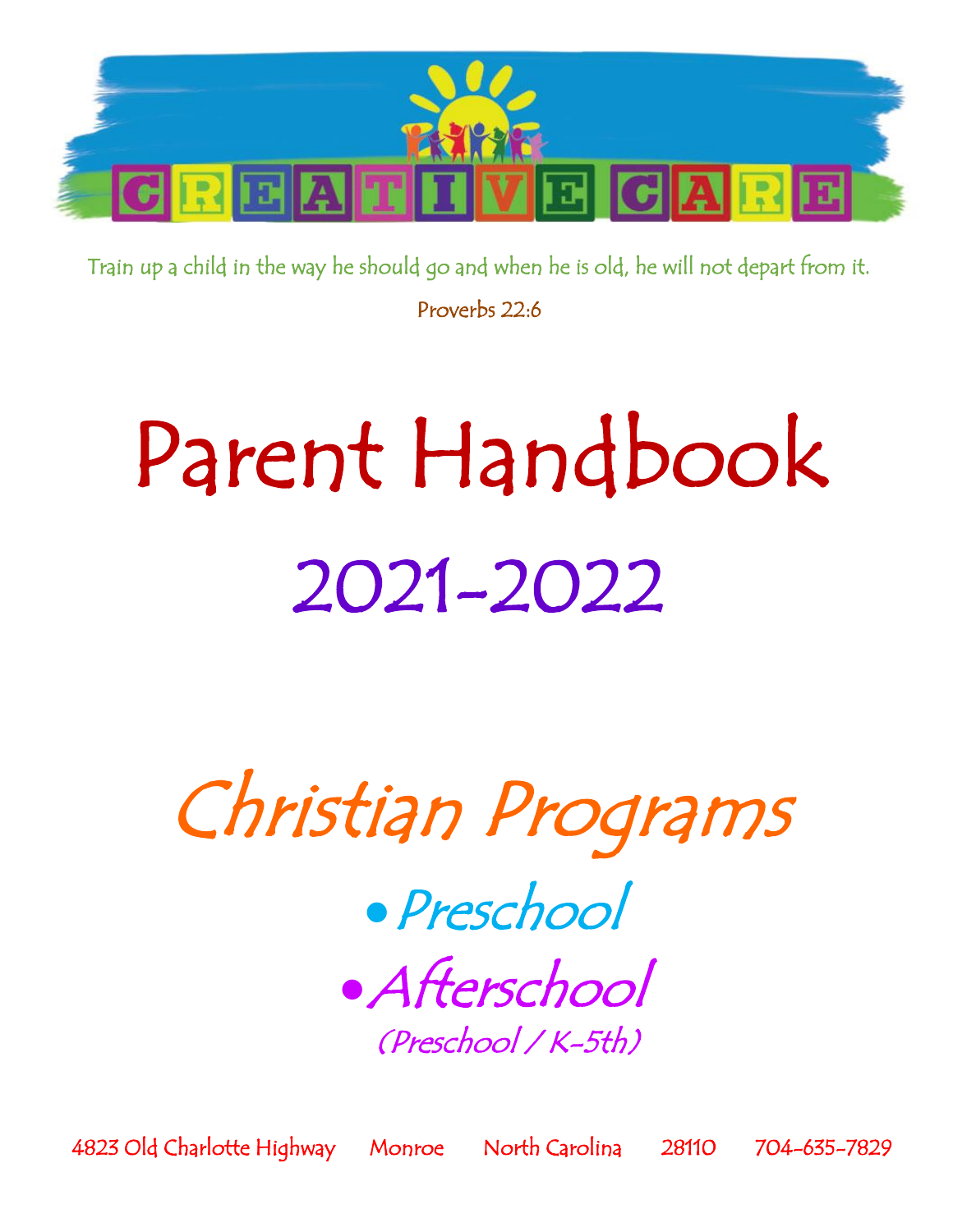# **Mission Statement**

# *Reaching generations for Christ through our children.*

# **Spiritual Objectives**

- · To introduce Jesus and the Bible as part of every learning experience;
- · To lay the foundation for Christ-centered living which prayerfully will lead to a lasting relationship with Christ.
- · To encourage the development of virtuous character in children; and
- · To learn monthly memory verse and how it applies to daily living.

We meet this objective by providing loving and nurturing teachers who model biblical principles, attitudes, and virtues. They bring a joy for learning about Jesus to their classrooms by teaching stories from the Bible, singing worship songs and praying with their students.

# **Our Faculty**

We believe that a school's excellence is ultimately measured by the quality of its staff, which is why we are extremely prayerful when it comes to our faculty. Above all, our staff/faculty profess Christ as their savior. Our classes are led by degreed and highly qualified teachers who are supported by well-educated, experienced assistant and specialty teachers. All our teachers and administrators are required to participate in diverse workshops, seminars, and continuing education courses annually.

Every employee at Creative Care Christian Preschool is held to the highest standards and must complete a rigorous pre-employment screening process. This includes a thorough background check, education, and experience verification.

All staff members are required to have emergency response training and current first aid and CPR certification. Our staff members are trained in preventing and responding to abuse and neglect of children.

Each one attends a Christ-centered Bible believing church.

**Mandated Child Abuse Reporters:** Creative Care Christian Preschool staff is required by the State of North Carolina standards to report any sign of or suspicion of child abuse or neglect. Phone numbers for the appropriate reporting agencies are posted near each CREATIVE CARE CHRISTIAN PRESCHOOL telephone.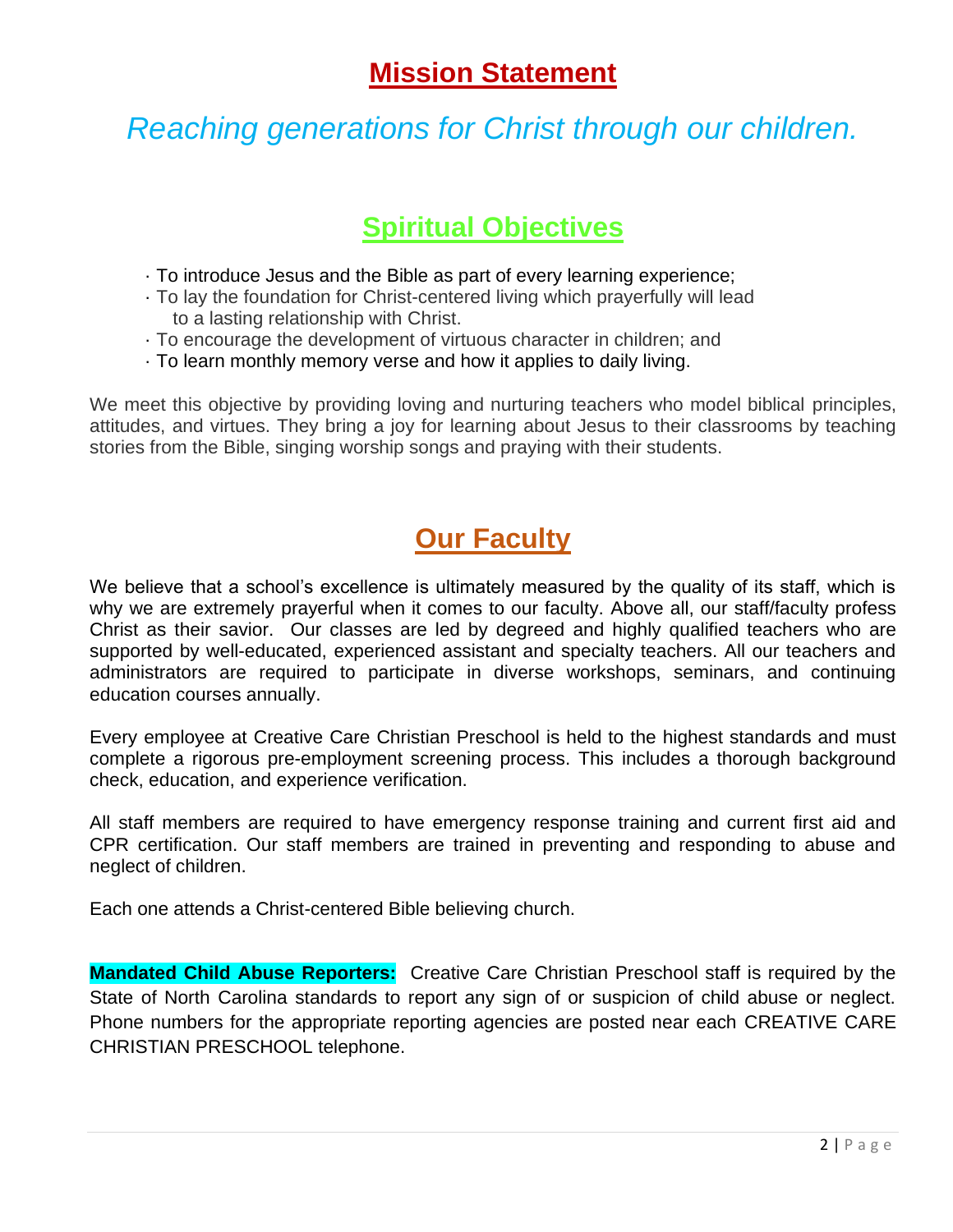# **General Operations School hours**

Early Morning program: 7:00am-9:30am Preschool program: 9:30am-1:30pm Preschool after school program 1:30pm-5:30pm K-5<sup>th</sup> grade after school program and the state 2:00pm-5:30pm

# **Parking**

The parking lot accommodates only one‐way traffic, and you should always keep your children by your side. *Only on the side closest to the building.*

Never allow your child to run ahead, especially into the parking lot.

To keep traffic moving, if you need to speak with a teacher or get out of your car for any reason, please park in a designated parking space.

Do not park your car and leave it unattended in the carpool line.

Always park closest to the building. Parking on both sides of the road, makes it difficult for traffic to flow smoothly and causes pedestrian (child) crossing dangers.

# **Parking Lot Etiquette**

We need your help to make certain that the nearby traffic is not impeded by our peak drop off and pick up times at the preschool (9:15 AM to 9:45 AM and 1:15 PM to 1:45 PM)

For the safety of all children, exhibit caution while driving in the parking lot. Adhere to all parking lot and traffic regulations.

**DO NOT** leave siblings (older **or** younger) in locked or unlocked cars in the parking lot. This is against the law. If a younger sibling is asleep or an older sibling is sick in the car, when possible Creative Care Christian Preschool office staff will be glad to watch your vehicle while you walk your child to class.

Preschool children must be within sight of the adult accompanying them into and out of the building. Please discuss with your child the importance of staying with you and not running or hiding inside or outside the building.

# **Cell Phones**

Creative Care Christian Preschool parking lot is a "no cell phone zone." As a courtesy to the staff, other preschool families and for the safety of the children, cell phone use **is not allowed while in the parking lot.**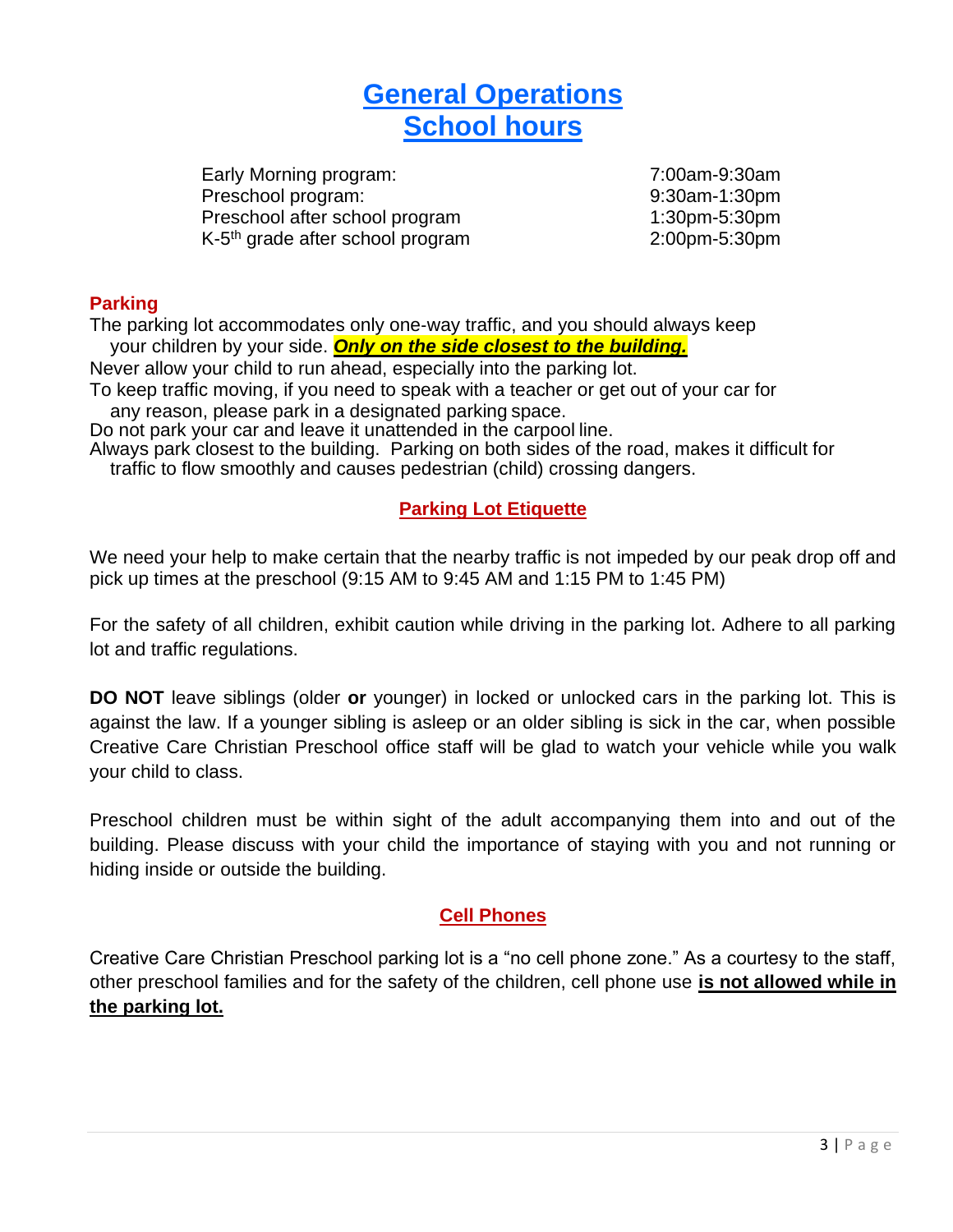### **BRIGHTWHEEL**

With the implementation of our Brightweel program, not only does it allow for tuition payments to flow much more efficiently, but it also creates a whole new safety method of signing in and out of your child.

# **Arrival Procedures**

### **Morning Program**

Morning program hours are from 7:00am to 9:15am. Please use the side door located near the entrance immediately upon entering our campus, across from mailbox. *ORANGE DOOR*

Please note that should you arrive after 9:15am, you will then need to use the front entrance and wait for doors to open at 9:30am. This is done to ensure our teachers the time to distribute the children in the morning program to their classrooms. Additionally, it is the time we dedicate to begin our day with prayer.

### *\*\*\*Please see page 25 Addendum 1 for Covid-19 arrival procedures\*\*\**

Your child's arrival at school is an important time, when the tone for the day can be established either positively or negatively.

Over the years we have learned that:

- Separation is easiest for young children when they can say goodbye and leave their parent as opposed to the parent saying goodbye and leaving the child. Please try to say your final good-byes before entering the classroom.
- Allowing the child to walk (as opposed to being carried) into the building communicates your feeling of the child's strength, independence, and confidence in their ability. This gives the child the sense that "I can do this!" as well as a sense of safety.
- Prolonged separation is hard for the child and their parents, so the quicker the goodbye, the easier for everyone.
- Routine provides children with a feeling of safety and faith that their preschool is a safe place to be. The more punctual and consistent you can be in your child's morning arrival, the easier this time is likely to be for both of you.
- For safety and supervision reasons, the school cannot be responsible for students who arrive at school earlier than 9:30 a.m. (for the preschooler) unless they are enrolled in the Morning Program.
- Morning arrival is a very sensitive period when the teachers are greeting each student and setting a calm, pleasant tone for the day. Conversations need to be kept to a minimum. If you must speak with a teacher in the morning, please make arrangements to meet before school begins, otherwise you can correspond via a note and the teachers will get back to you.

### **K5-5 th Afterschool Program**

Students will be transported by UCPS school bus or Creative Care vehicles and checked in upon arriving on campus. Students travelling on Creative Care vehicles will be checked in/out, upon boarding the vehicle at place of pick up and again upon arriving on campus. During Covid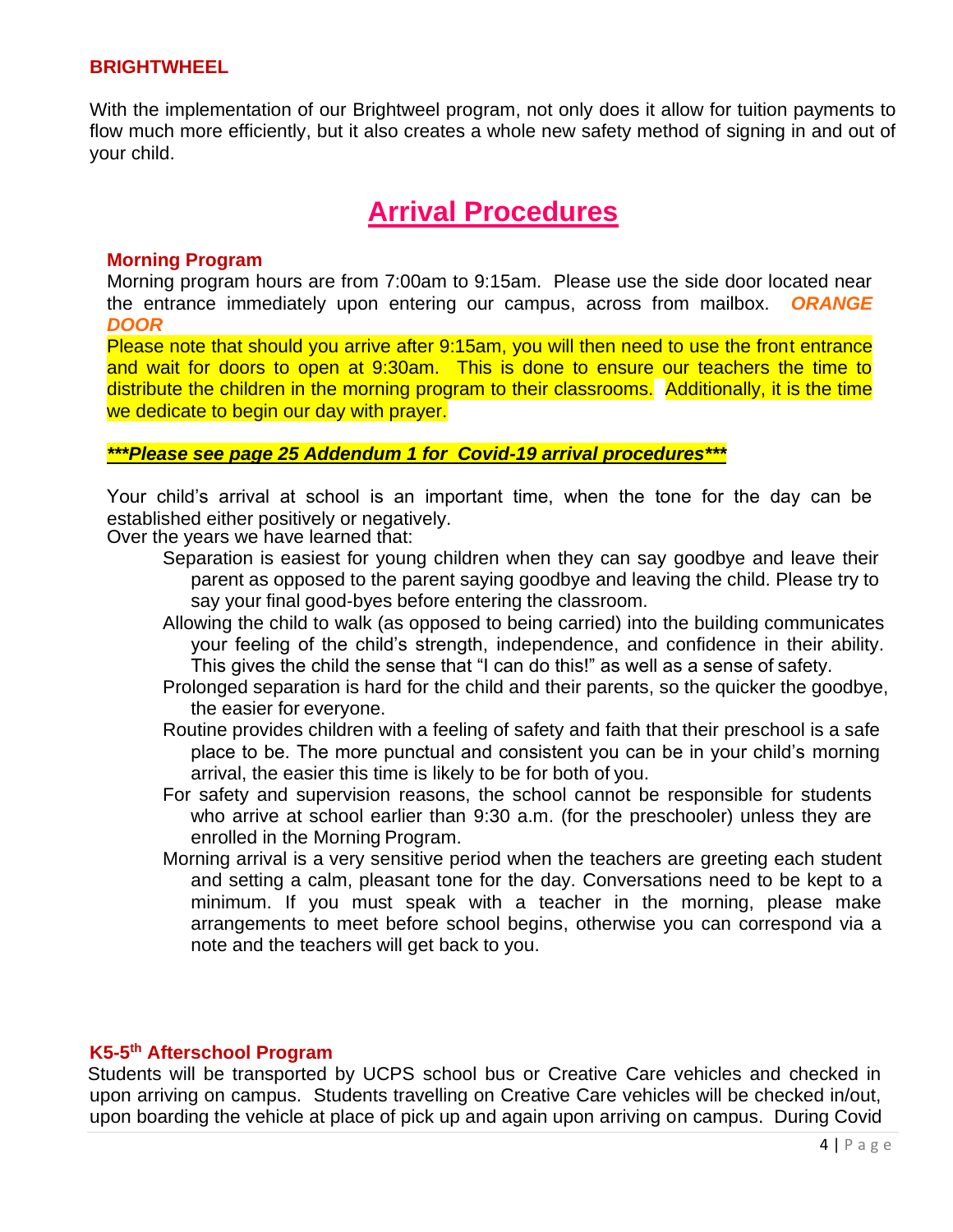19 pandemic, \*See K-5<sup>th</sup> Virtual Learning Care Policies on Page 23.

# **Tardy Policy**

All students are due in class at 9:30 a.m. Students who arrive later than 9:45 a.m. are considered absent and must be accompanied by a doctor's note and check in at the front desk to have absence removed from their record. After checking in at the front office, **the student will be escorted to the classroom by an administration member**. This process will eliminate interruptions to lessons and morning assembly. This is not meant as a mode of punishment but to emphasize that late arrivals are disruptive to the rest of the class and result in missed instruction. We depend on your family's full support in this area. If we find that your child is arriving late more than three times in a semester, a conference will be scheduled to work out a solution. This policy assists our children by minimizing disruptions during the very important morning work time.

Pledge begins at 10:00am…there will be absolutely no entry while pledge is in progress. You will have to wait outside until we are completed. Please understand that we are teaching our children reverence and respect during this time and any interruption will negate this process.

# **Dismissal Procedures**

# **Early Pickup**

Naturally, there will be occasions where you will need to take your child out of school early for a doctor's appointment or similar obligation. To ensure that your child will be ready, please email or call the front office a minimum of 30 minutes prior to pick-up time. **Early pick-up must be done by 12:45pm.** This allows staff/faculty the time needed to prepare for dismissal. Parents must sign students out through the office. If you arrive after that time you will have to wait in carpool line.

# **Preschool Students Dismissal**

The normal school day for preschool students will end at 1:30p.m. Children who have not picked up by 1:30p.m. will be transferred to the preschool afterschool program for an additional charge. Dismissal begins at 1:15pm.

When you arrive to pick up your child in the afternoon, please enter on the left side of the building and circle around to the right side. Four (4) cones will be placed along the sidewalk. A staff member will come to your vehicle with a Brightwheel Kiosk for proper signing out of your child. Children will then be brought to these cones for dismissal. **Please remain in your car until you are at one of these cones.** At that time, you may exit your car to buckle your child in their seat. If you need to come in at the end of the day to pick up your child, please arrive by 1:00 PM before dismissal begins

# **Preschool After school Student Dismissal**

The afterschool program ends at 5:30p.m., at which time Creative Care Christian Preschool afterschool closes for the day. It is essential that all children be picked up by this time. A substantial late fee of \$2.00 per minute will be assessed should any child not be picked up by 5:30p.m.

Please make contact with the staff member supervising your child before taking him/her out of the group. **All children must be signed out**. It is required that alternate plans be made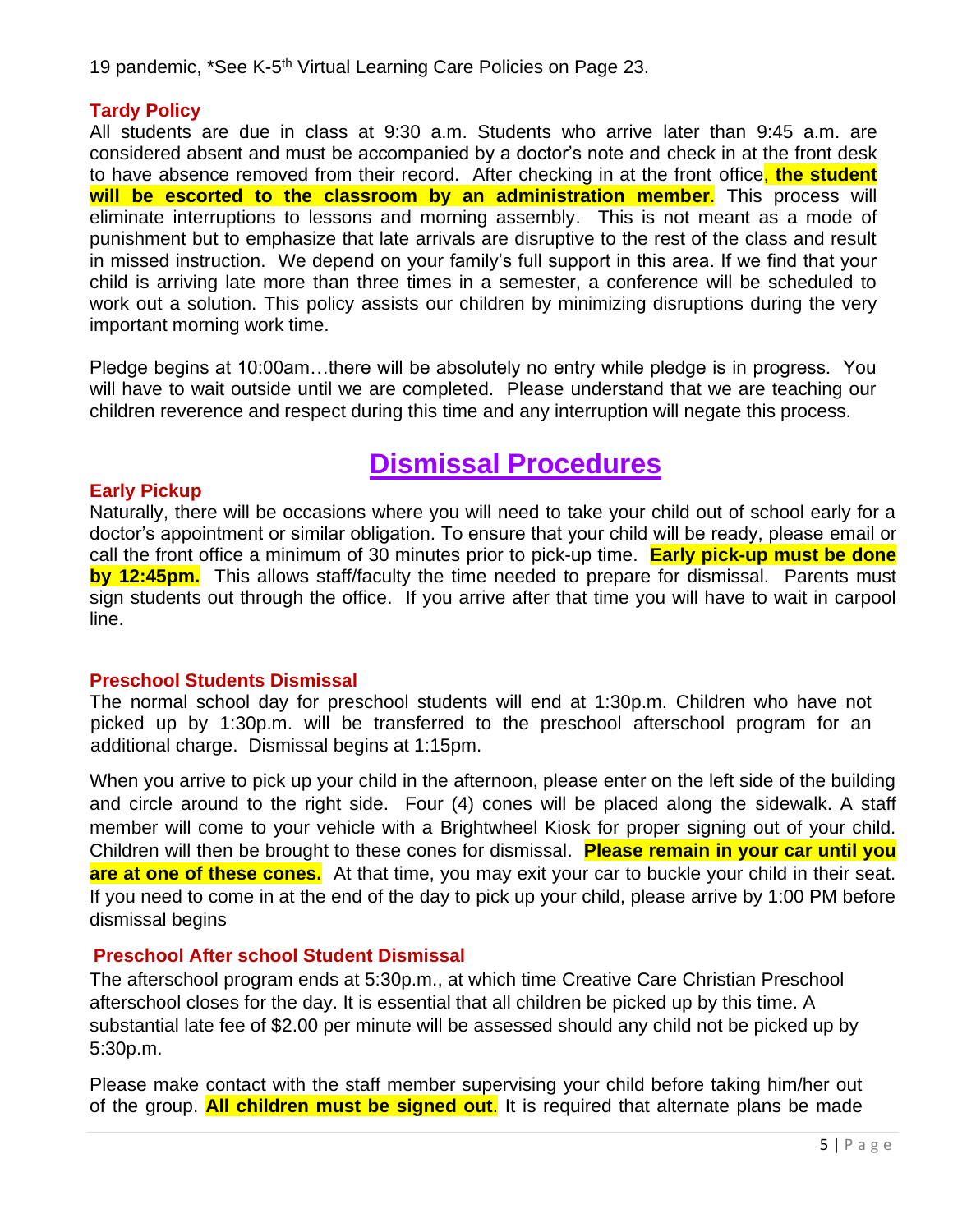with your emergency contact to pick up the student in the event of a late arrival. You will also need to notify the school if the emergency contact will pick the child up.

# **Inclement Weather**

# **Closings**

Creative Care Christian Preschool will follow the **Union County Public School system's**  decision on **closing** due to inclement weather. Please listen to the radio or watch TV for the area closings. **Creative Care Christian Preschool does not make up days missed due to weather**.

# **Delayed start**

If UCPS has a delayed start due to inclement weather, Creative Care Christian Preschool's early morning program (7:00-9:30am), will be closed and the school day will begin at 9:30am.

# **Late Pickup Policy**

We anticipate that there will be times when uncontrollable factors will result in picking up your child late. As parents we know you will try to keep these events to a minimum due to the concern and confusion this causes the child. In addition, we must pay the teachers for any extra hours worked. These hours have not been accounted for in the budget, however if you are late picking up your child, a procedure has been put in place to ensure the safety of your child as well as others:

If you are late to pick up your child once preschool is over a late fee of \$2.00 per minute will be assessed.

Unless we receive specific permission from you to do otherwise, we will only release your child to the people that have been specifically indicated on the Emergency Information form included on the enrollment application that every family completes annually.

We must receive a note, or in an emergency, a phone call followed by an email, from you in order to release your child to someone not on your list.

We will require a photocopy of a photo ID from anyone to whom you have given permission to pick up your child if he or she is not familiar to our staff. Please ensure all your carpool drivers are on your release form.

# **Attendance and Absences**

Consistency and routine are important to every child's development, and nothing can be more disruptive to a child's education than irregular attendance. All students, even our youngest, are expected to attend school daily, arriving before the start of the school day. Students are expected to be in class no later than 9:45a.m. However, we also understand that occasionally, it is necessary to be away from school. While we are understanding and supportive, it is still important that you keep your child's absences from school to a minimum. Every time a child is absent from school, for whatever reason, there is a period of readjustment as he/she tries to get back into the routine of his/her work. The longer the absence, or when a student consistently misses a day or two of school here and there the more detrimental it becomes to his educational development.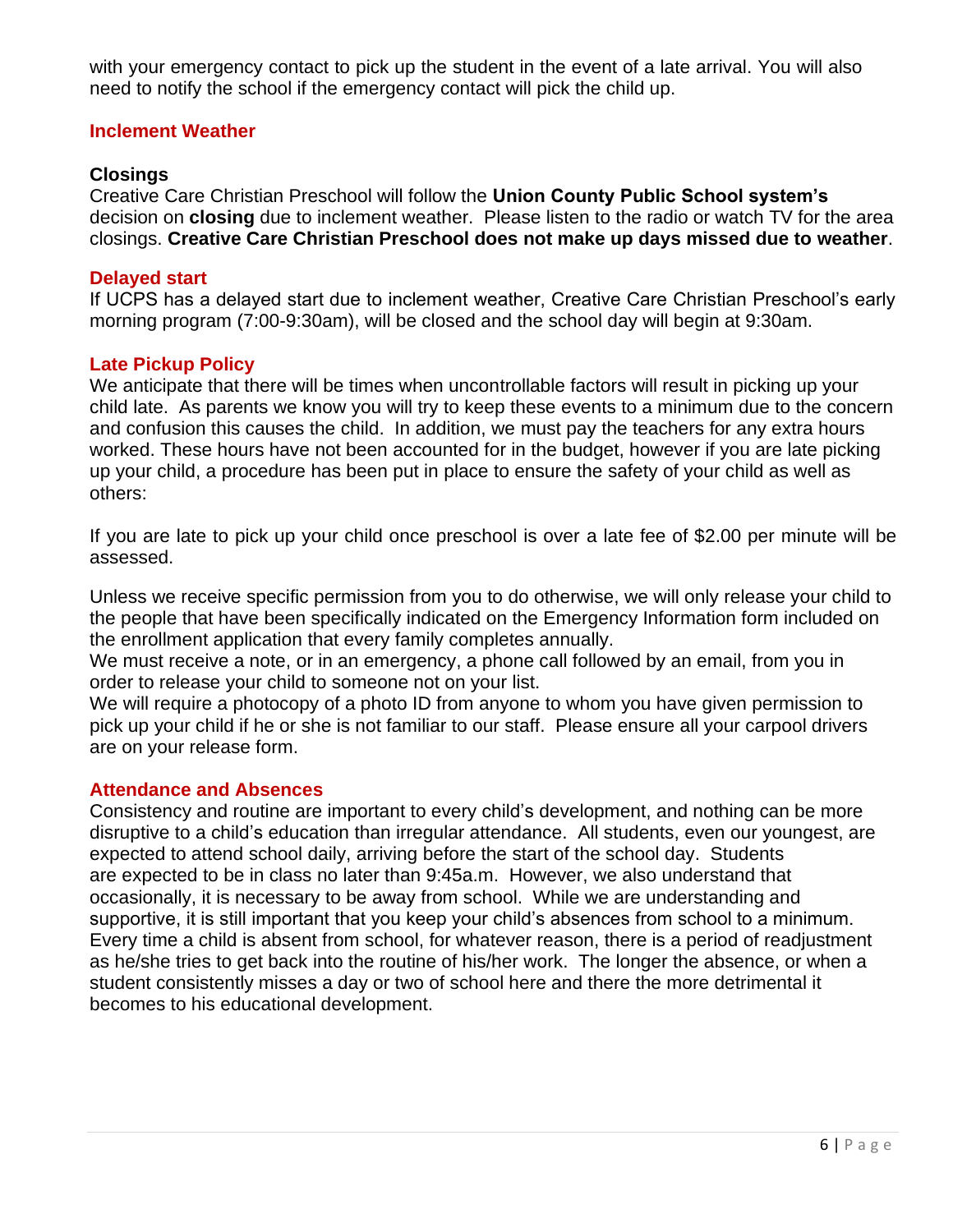# **Financial Policies**

### **Tuition Policies**

Creative Care Christian Preschool is completely dependent on tuition as its principal source of income with building projects and other items financed by donations. Student accounts must be kept up to date. The school will be forced to withhold all services to students whose accounts have fallen behind unless written arrangements have been made for deferred payment. Your cooperation is essential and very much appreciated.

Parents are responsible for prompt payment of all outstanding tuition and fees. Accounts will be drafted on the 1st of each month, **one month in advance**, (August 1<sup>st</sup>, September tuition is due, September 1<sup>st</sup>, October tuition is due...etc.) through the Brightwheel program. All accounts must be on autopay. Payments submitted after the 1st of each month will automatically be assessed a \$50 late fee. Each additional day of delinquent pay will result in an additional fee of \$5.00 per day. After the 15th day of the month, your child will not be permitted to attend until tuition is current. Tuition paid in full by August 1<sup>st,</sup> or upon new registration, will receive a 3% discount. For complete financial policies, please refer to the terms in the contract.

### **Year-End Tax Statements/Reimbursement Requests**

As a courtesy to our parents, year-end tax statements will be produced by January 31 for all families with accounts in good standing. Statements can be emailed or printed at the request of the enrolling parent. The statement will be in the name of the person who pays for tuition, in the event of a separate household.

# 2021-2022 Tuition & Fees

| $9:30 - 1:30$ pm |                        | <b>PRESCHOOL PROGRAM TUITION</b><br>\$300<br><b>Registration Fee:</b>                   |                                     |
|------------------|------------------------|-----------------------------------------------------------------------------------------|-------------------------------------|
|                  | 1 year **/2 year old's | 2 days $(M,F)$<br>3 days (T,W,Th)<br>5 days<br>**must be 2 by December 31 <sup>ST</sup> | \$260/mo.<br>\$300/mo.<br>\$360/mo. |
|                  | 3 year old's           | $3$ days $(T,W,Th)$<br>5 days                                                           | \$300/mo.<br>\$360/mo.              |
|                  | 4/5 year old's         | 5 days                                                                                  | \$380/mo.                           |

**\_\_\_\_\_\_\_\_\_\_\_\_\_\_\_\_\_\_\_\_\_\_\_\_\_\_\_\_\_\_\_\_\_\_\_\_\_\_\_\_\_\_\_\_\_\_\_\_ 1:30PM—5:30PM PRESCHOOL & K-5 th AFTERSCHOOL PROGRAM TUITION**

**5-day program, in order to receive the maximum benefit of Kindergarten preparation.**

**2/3 Days** \$180/month **5 Days** \$270/month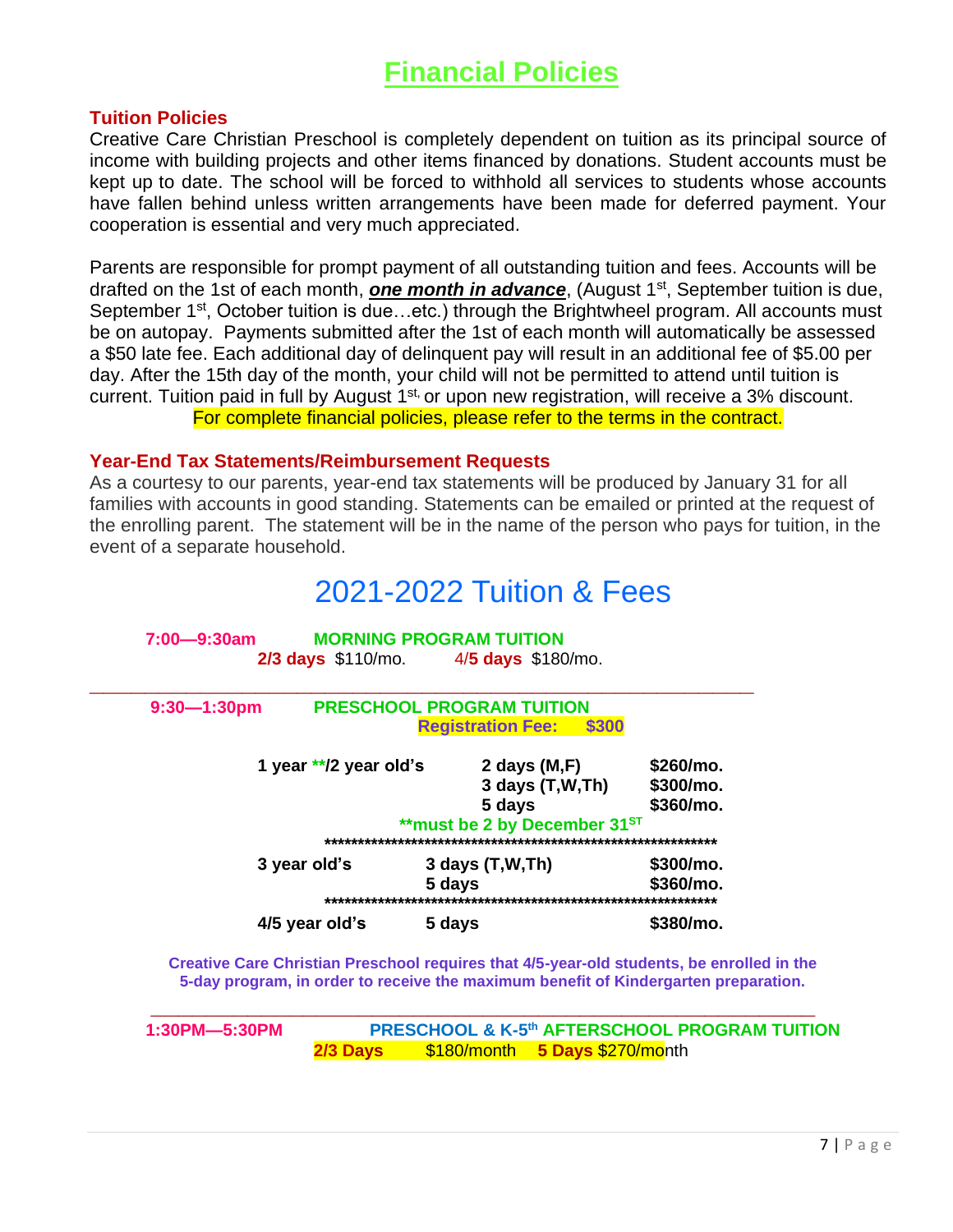# **General Policies**

# **Admissions**

# **Required Documents**

The following documents are required before a student can begin at Creative Care Christian Preschool:

- Signed Parent Agreement/Contract
- · Completed Enrollment Application
- Medical Report form completed by your doctor
- Asthma/Allergy Action Plan (if needed)
- Updated immunization records
- Acknowledgement of Receipt of Parent Handbook & Discipline Policy
- Signed Food opt out form
- SBS/AHT Policy
- · PHF waiver

If any phone numbers, addresses, or medical information listed on your child's application at the beginning of the year changes during the year, please contact us with the new information. It is the parent's responsibility to make sure Creative Care Christian Preschool has updated information, at all times.

# **Re-Enrollment**

Invitations to continue at Creative Care Christian Preschool are normally automatic but are not guaranteed. The administration and faculty, based on an annual review of each student's academic progress, make decisions social and emotional development, any special needs (if applicable), tuition payment status, along with the attitudes and values expressed by the child and parents. As always, our goal is to help each child and family find the perfect match between the student, home, and school.

Re‐enrollment materials will be mailed home in early‐January and are due back at the school by end of January along with the annual registration deposit. If the school has not received a student's re- enrollment materials by February 1st, his/her space will be made available to new students who have applied for admission to the school.

No student may re‐enroll if there is an outstanding balance remaining on the account.

# **Outdoor Time**

Children spend time outside each day unless there are dangerous weather conditions. We ask that you dress your child appropriately for the weather as well as bring necessary outerwear. Also, apply sunscreen prior to arriving to school. If your child is not well enough to participate in outdoor activities, they must remain home.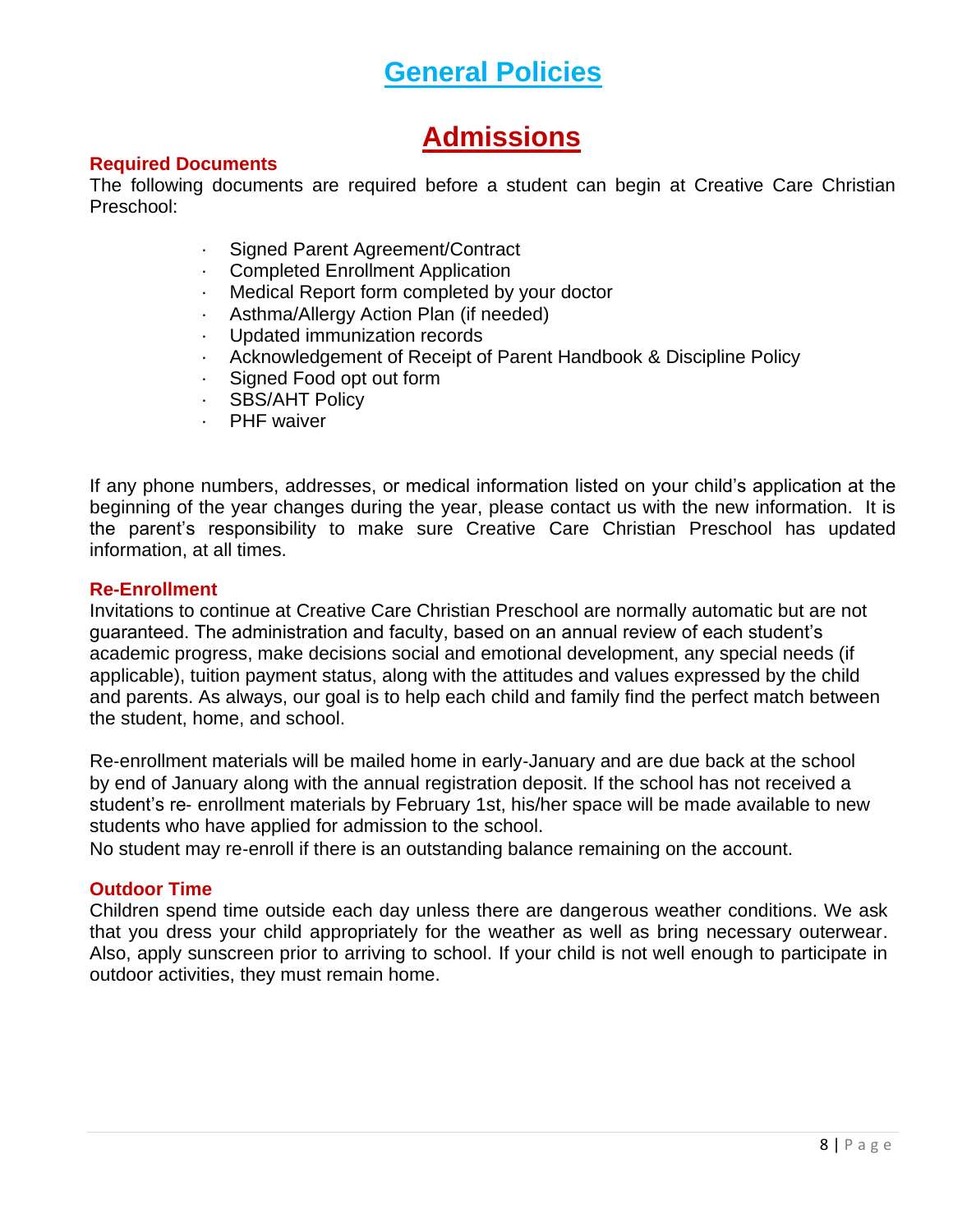# **Lunches/Snack**

Creative Care Christian Preschool places great emphasis on the importance of good nutrition as the first step to a lifelong wellness education program. Lunch is a very important part of not only your child's school day, but of his/her wellness education as well. We need to count on you to work with us to teach him/her about health and nutrition. The challenge is to help him/her discover that wholesome, sugar‐free foods can taste even better than junk food and do not have the negative effects on his/her bodies.

Our lunchtimes are like a family meal and offer excellent opportunity for grace and courtesy lessons as well as allow the children to enjoy each other's company.

Packed Cold Lunch: The following are some guidelines:

According to Health and Sanitation regulations, children's packed lunches requiring heating, must be heated to 180 degrees, a temperature we are not comfortable with. We realize this puts an extra burden on coming up with interesting, packed lunches; however, we must follow the state guidelines. A Thermos is permissible for hot lunch items, but you must sign a PHF waiver and send the food in the Thermos already heated from home.

With younger children, it is a good idea to prepare food in small, easy-to-handle servings, such as cutting sandwiches into bite size pieces and purchasing bite‐size fruit.

Please do not send your child with sugary desserts or drinks.

# **Please, NO SOFT DRINKS or CHOCOLATE**!

At Creative Care Christian Preschool, the children tend to quickly develop the habit of drinking water, but if you do want to send in a prepared drink, read the labels and look for 100% pure fruit juices.

Your child's lunch must have their name on the lunch box. Additionally, each item must be dated and labeled with name, daily. Do not send lunches in bulky lunch containers, as there is not enough storage space for large containers in the cold lunch refrigerator.

**Snacks:** To expedite the snack time process, we ask that you pack your child's snack in a **bag or container separate from their lunch box.** Snacks must be labeled with their name, date, and mealtime to be served. Snacks will not be refrigerated and should only be a non-refrigerated item. Children staying after 1:30 PM will need a PM snack as well. Please remember to pack it separately from your child's AM snack. See "Suggested Snack items".

Snacks must be placed in the front pocket of your child's book bag.

Sample Labeling:

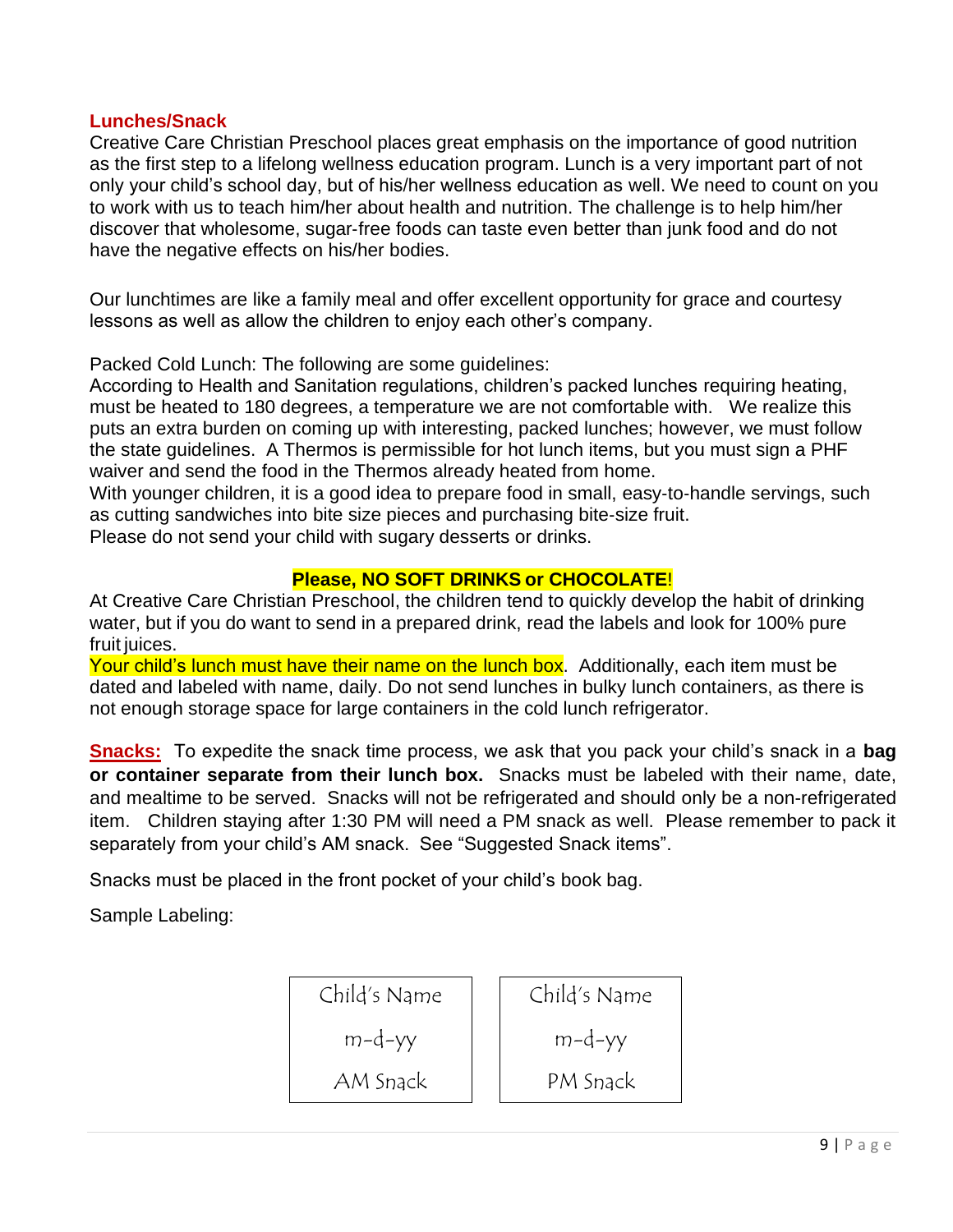# **Suggested Snack Items**

| <b>Graham Crackers</b> | <b>Fresh Fruit**</b>   | Cheez-its         |
|------------------------|------------------------|-------------------|
| <b>Saltines</b>        | <b>Carrot Sticks**</b> | Wheat thins       |
| Raisins                | Fruit Cups.            | Goldfish crackers |
| Mini bagels            | Pudding                | Granola bars      |
| <b>Rice Cakes</b>      | Jell-O**               | Yogurt **         |
| Pre-Popped Popcorn     | <b>Pretzels</b>        | <b>Trail Mix</b>  |
| Celery sticks**        | Cereal bars            | <b>Chex Mix</b>   |
| <b>Nuts and Seeds</b>  | <b>Fig Newtons</b>     | Fruit cups        |

**NOTE \***\*These items must be refrigerated; therefore, they can only be sent for lunch. Fresh fruit should be peeled/sliced and ready to eat. Fruit Cups suggestions (apple sauce, mixed fruit, pineapple, peaches)

### **Naptime**

The state of North Carolina requires that all children under the age of 5 have an opportunity to rest. Naptime typically occurs between 1:30 p.m. and 3:30 p.m. During this time, the children are required to be still and quiet however, sleeping is optional.

### **Sleeping Cot**

Creative Care Christian Preschool requires that parents provide each child with a "Regalo Portable Cot" or similar for nap time. It retails for approximately \$25 plus tax at Walmart, Amazon.com and other retail establishments. Per State regulations, Creative Care Christian Preschool will disinfect the cot on a daily basis. Creative Care Christian Preschool will provide sheets/blankets for each child at no additional cost to parents. The cot will remain at school and be returned at the end of the school year.

### **Birthday Celebrations**

It is especially nice to send in a special snack in honor of your child's birthday. Small store‐bought mini cupcakes, muffins, oatmeal cookies, etc. work well, but try to keep sugar to a minimum. Health and Safety standards do not permit homemade items. Open flames are not permitted. A minimum of 48 hours of notification is needed to notify all parents.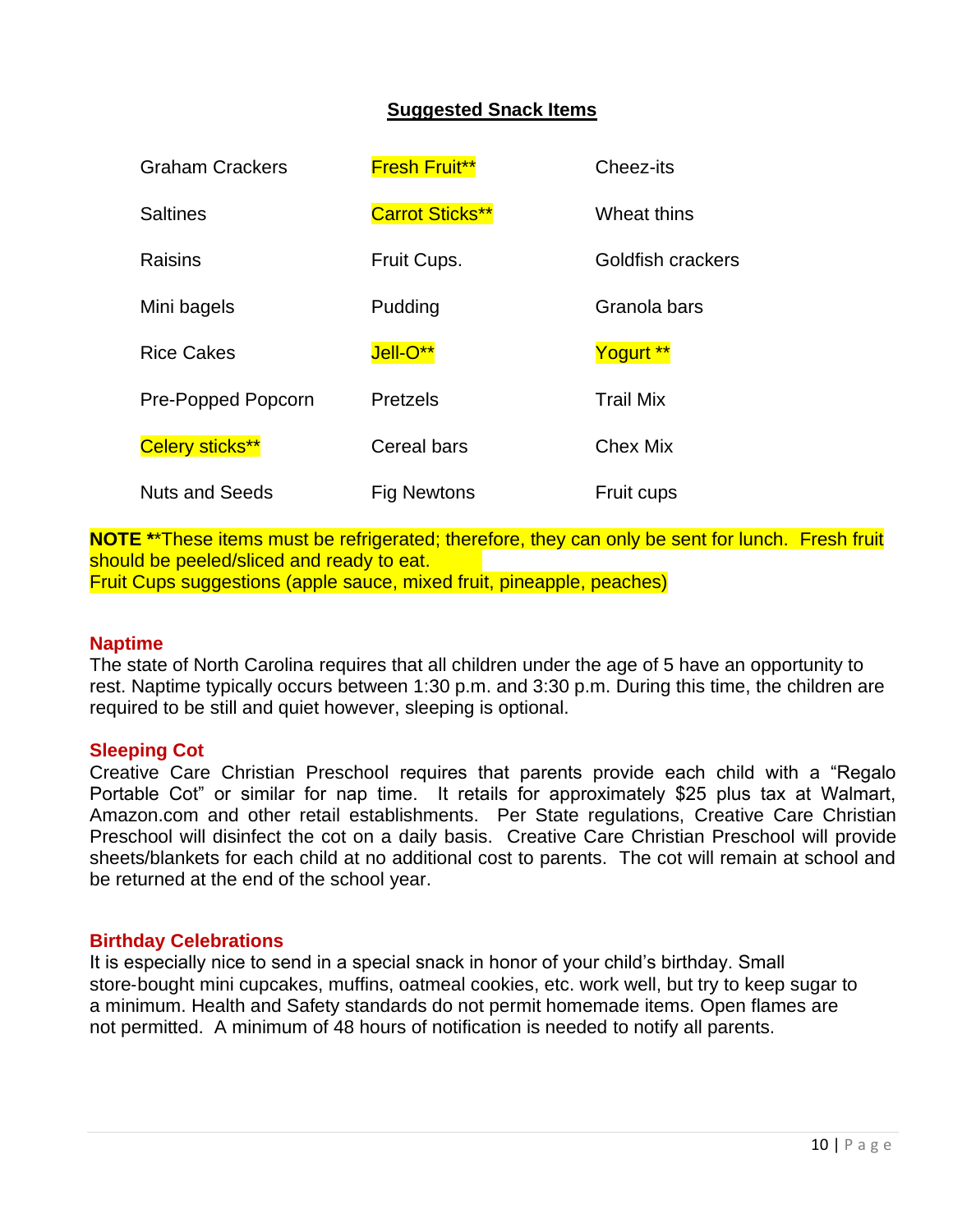### **Dress Code Extra change of clothes and Potty-Training Toddlers**:

Students are expected to dress in outfits that are neat, clean, comfortable, and appropriate for school. All students are required to have a change of clothes be stored in their cubby (underwear, shirt, pants, socks).

Our goal is to develop and encourage independence in the young child, and these guidelines work toward that goal. Toddlers should dress in clothing that they can put on and fasten for themselves: pullover shirts, elastic waistbands, Velcro sneakers, etc. Young children usually cannot manage the shoulder fasteners found on overalls. Also, keep in mind that toddlers work and play hard.

Creative Care cannot be responsible for soiled and stained clothing, we ask that you do not send your child to school in their best clothes. Also, from experience, typically headbands do not stay on your daughter's head. Unfortunately, they end up in the office with no means of us identifying who it belongs to.

# **Recommended Clothing:**

Pullover shirts Elastic waist pants, shorts, and skirts\*. Dresses with shorts underneath Velcro‐strap or slide‐on shoes \*Especially important for children learning to use the toilet.

# **Discouraged Clothing:**

**Overalls** Onesies One-piece rompers High top shoes or boots

Watches, necklaces, etc. (these items are easily lost or broken)

It is important to mention that students go outside every day, warm or cold, and therefore seasonally appropriate clothing is a must. It can be quite warm in the classroom, so dressing in layers can be beneficial. Please check your child's cubby as the seasons change to ensure that he or she has the proper change of clothes. Fitted, trim skirts/dresses and dress shoes are not appropriate for every day. Comfortable shoes are a must. Creative Care is a Christian Preschool so in effort to teach our children modesty, the following types of clothing are prohibited…no tank tops for boys or girls and no spaghetti straps for girls. Shirts should not contain any art featuring skulls, witches, ghost, or any other secular figures. Shorts, skirts/dresses for girls must be a at least mid-thigh in length. Dresses/skirts are required to have shorts underneath.

**No flip-flops. Shoes need to have an ankle strap and closed toe for safety reasons.**

**Non-adherence to the clothing policy will result in a call to the parent to bring in appropriate clothing/footwear.**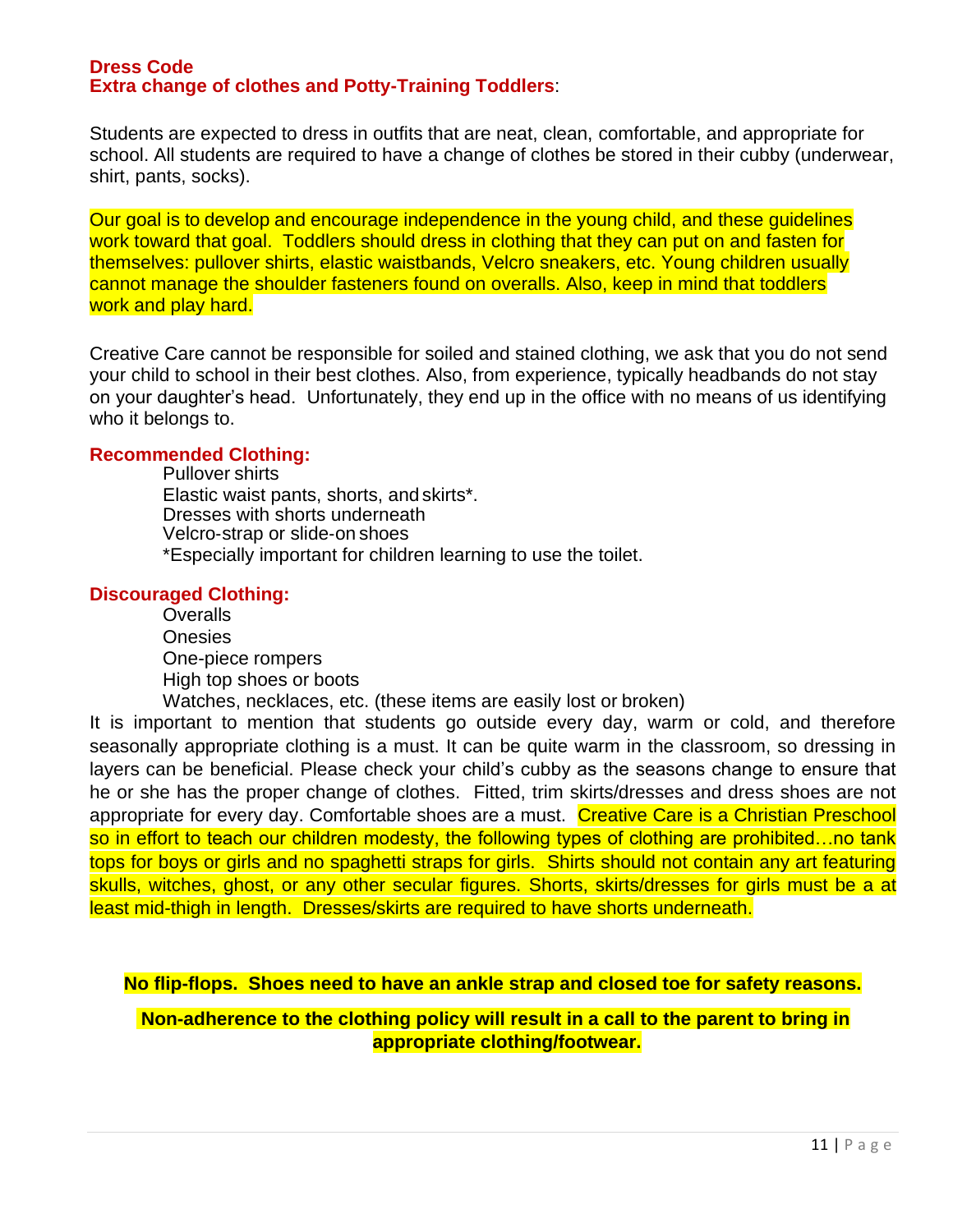# **Toys**

Toys must not be brought to school. They are most often lost, fought over, or broken. Please ensure this is handled prior to arriving on campus in order to have a successful drop off. Do not bring candy, gum, money, play knives or guns, any overly sharp objects, or valuables to school. It is best to leave these items at home or in the car.

# **Lost and Found**

Label, label, label. This will eliminate items being left behind. The lost and found area is maintained in the front office area. Items not claimed by the end of each month, will be donated to Goodwill.

# **Cubby Care**

Our goal is to assist your child in gaining confidence and self‐esteem through independence and self-help skills, and morning arrival can set the tone for the entire day. Please set your child up for success by allowing them to walk in with their backpack and hanging it up in their cubby/hook.

# **Health Procedures**

# **Student Medical Reports**

The State of North Carolina requires all students to have an updated medical form on file within 30 days of the first day of school. Failure to have the form on file will result in a temporary dismissal of the student until all information is on file and available for audit by the state representative.

# **Schoolwide Hand Washing Policy**

To maintain a healthy learning and growth environment for everyone in our community, Creative Care Christian Preschool has implemented the following Hand Washing Policy:

Students and Employees will thoroughly wash their hands with soap and water (at minimal) upon the following occasions:

- Upon entering the classroom/building
- · After using the restroom
- · After diaper changes
- · After changing out of soiled garments
- · Before preparing snack<br>· Before eating any meal
- Before eating any meal or snack
- · After wiping runny noises
- After coughing and/or sneezing

In addition to hand washing, staff will regularly spray areas and surfaces that are frequently touched with bleach and water solution approved by Union County Health and Sanitation Department to include areas of entry and exit throughout the building.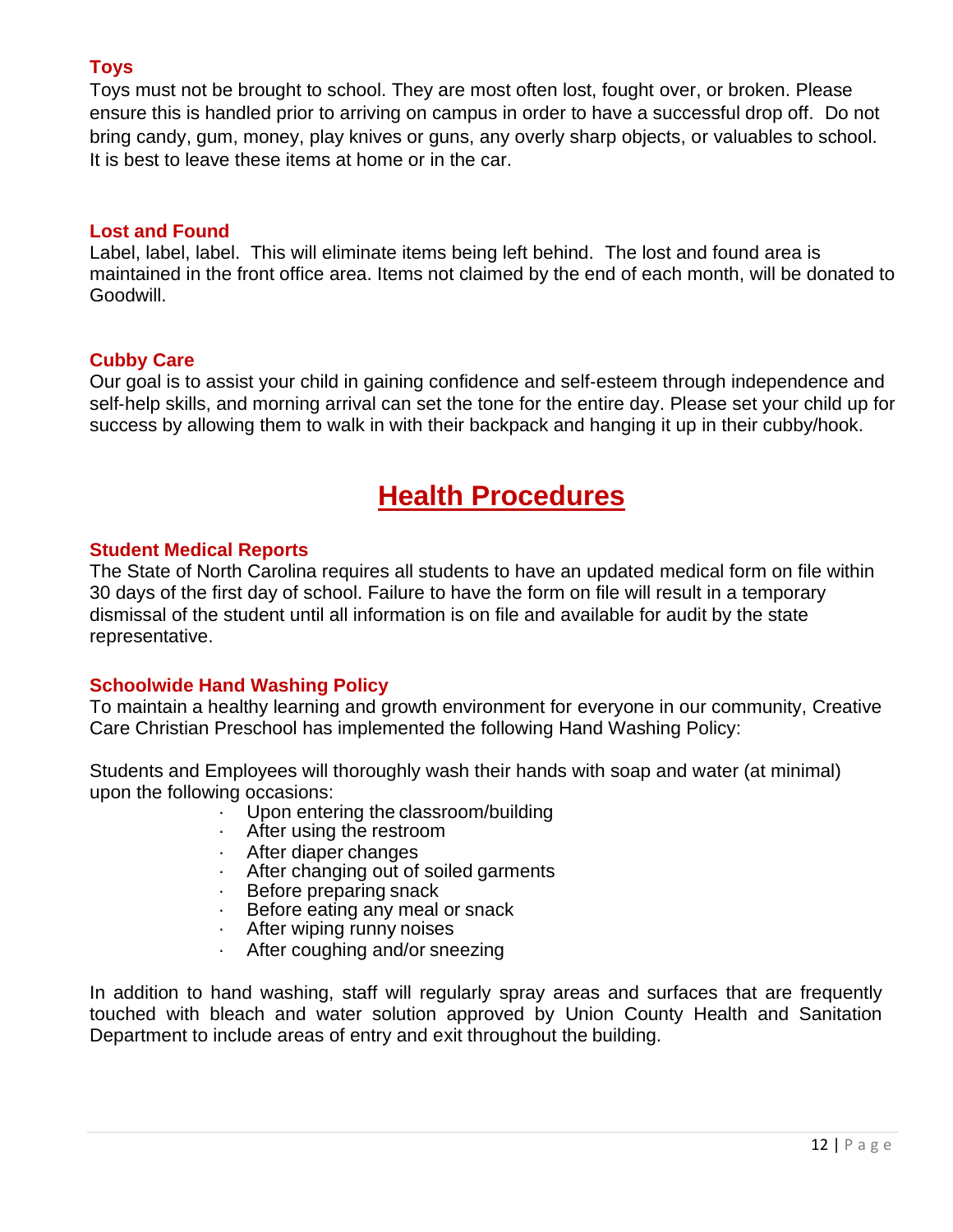### **When Your Child is Ill**

Whenever your child is ill and will not be coming to school, please email or call the office between 8:00 and 9:00 am to let us know that he/she will be absent. For the sake of other children, please inform us immediately if your child has been diagnosed with an infectious disease. Examples of infectious diseases include chicken pox, conjunctivitis (pink eye), salmonella, fever with rash, hand, foot, and mouth disease, scabies, strep throat, tuberculosis, whooping cough, croup, and head lice. Please note this is only a partial list.

Students with any illness, including infectious diseases, **must stay out of school until 24 hours AFTER the last symptom.** This includes being fever free *without* fever reducing medications. Return to school, depending on severity of the illness, may need be accompanied with a doctor's note.

As contagious illnesses are confirmed in your child's classroom, a notification email will be sent to inform you of the symptoms as well as the illness guidelines.

Some guidelines the school uses for determining student illness and the need to temporarily exclude students from the school include the following:

- Child's fever is 100.4 degrees or higher
- · Child exhibits outward signs of illness (rash, vomiting, diarrhea, etc.)
- · Child is flushed, has chills, or feels warmer than usual
- · Child is irritable or lethargic for a long length of time
- · Frequent coughing is experienced which keeps the child from participating in daily classroom activities
- · Any undiagnosed rash (child must have doctor's note to return to school)
- · Mouth sores associated with the child's inability to control his/her saliva (child must have doctor's note before returning to school)
- · Symptoms of a general cold: nasal congestion/runny nose, chills, sore throat, red and watery eyes, aches, dry cough/hoarseness, breathing difficulty, nasal discharge that is profuse/yellow/green, ear drainage.

# **If Your Child Gets Sick at School**

If your child ever feels ill, he/she will be taken to the office, and we will contact you to arrange for him/her to be picked up right away (30 min max). We understand how difficult it can be for working parents to break free during the day, yet all our children get ill from time to time. You will want to make arrangements with a friend or relative in advance for an out of the ordinary pick‐ up**.** 

*We do not have a designated room, so your child will be in the front office until picked up.*

Remember: Because colds, flu and other childhood illnesses spread from child to child with alarming speed, please do not send your child to school if he has a fever, nausea, diarrhea, or any other symptoms of illness

At Creative Care Christian Preschool weather permitting, students will go outside to play every day. If you feel that your child may be too sick to go out to play, they are probably too ill to be at school. \*The only occasions children will NOT play outside are when there are severe weather conditions. Snow and cold weather are not considered to be severe.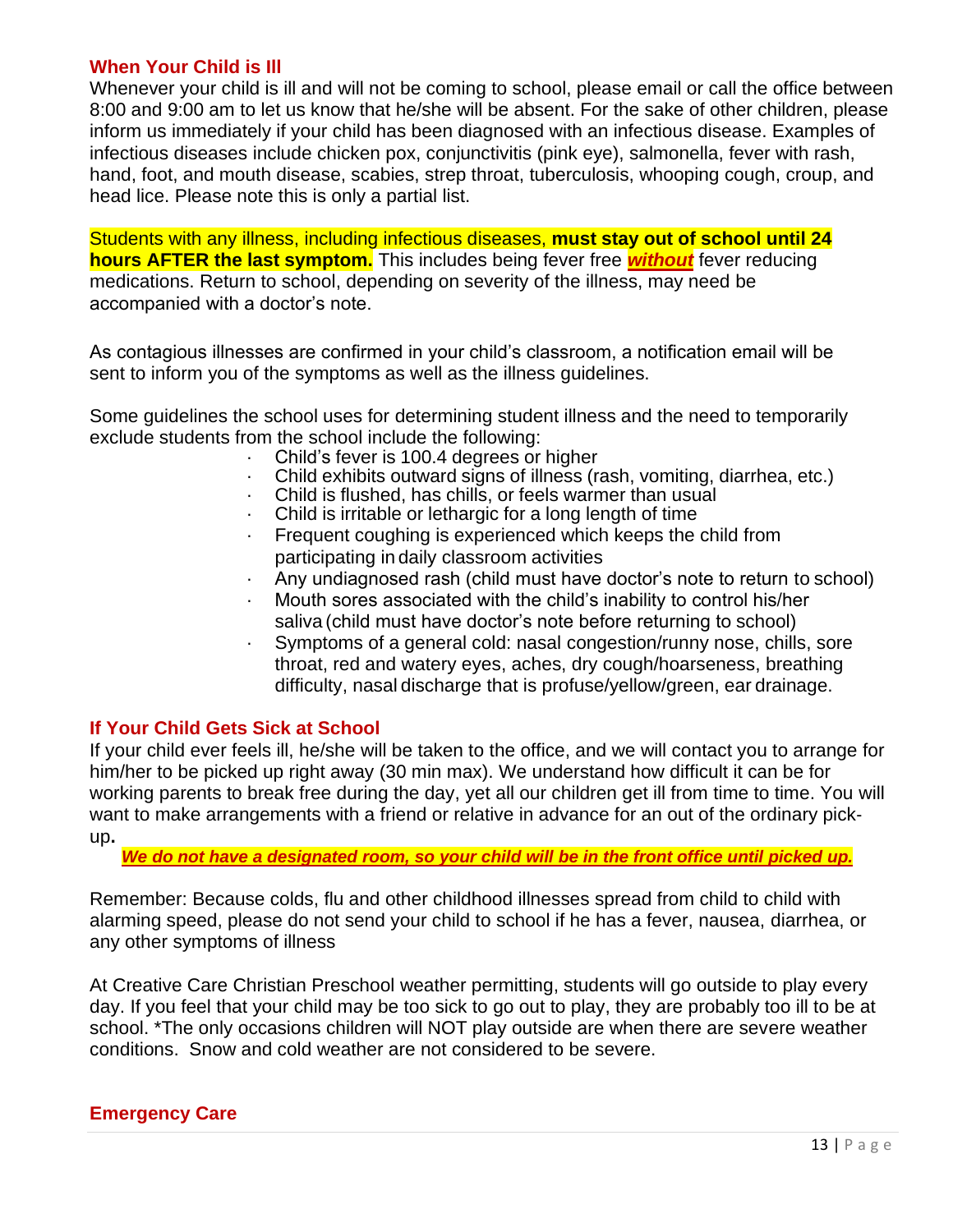Our faculty and staff are trained in First Aid and CPR. In the event of any medical situation that requires immediate medical attention, we will want your child to see a doctor right away. Please remember to keep your emergency information form up to date in the office. We must be able to reach you at any time during the school day.

If your child needs immediate medical attention, and you cannot be reached, your enrollment agreement authorizes us to seek medical care in your name. In an extreme emergency, we will first call 911 for assistance then attempt to reach the parent (guardian). If the situation is less severe, we will take your child to the local urgent care facility or the emergency room, keeping in mind what you have indicated as a preference on your application. Naturally, we will continue our efforts to contact you.

Please be sure to keep your emergency information form up‐to‐date and inform the office immediately if there is any change in your address or phone number during the academic year.

# **Medication**

Please do not send in any medication with your child, including acetaminophen, ibuprofen or other over‐the‐counter drugs, except under a doctor's instruction as explained below. This includes any over‐the‐counter treatments with labels reading, **"KEEP OUT OF THE REACH OF CHILDREN."**

Antibiotics and other medications should be scheduled so that doses are due during hours when the student is at home. When children are so ill as to require frequent medication, they probably should not be in school for a full day.

Any medication brought to school must be left with the staff in the school office, not the teacher, where it will be locked up. We must have a medicine consent form to administer medicine on campus.

Our staff members are prohibited from providing or administering any medication, including aspirin, to any student except as authorized by you as parent or guardian and the child's physician, in accordance with the following procedures:

# **Prescription Medications:**

**\*\*\*ALL MEDICATION AND FORMS MUST BE BROUGHT TO OFFICE FOR PROPER HANDLING. NO EXCEPTION!!! MEDICATION CAN NO LONGER BE BROUGHT TO THE CLASSROOM, INCLUDNG MORNING PROGRAM. MAKE TIME TO COME TO THE OFFICE TO COMPLETE THE APPROPRIATE PAPERWORK.**

# **ALL MEDICATION MUST BE IN ORIGINAL CONTAINER WITH PHARMACY LABEL CLEARLY INDICATING NAME OF CHILD AND DOSAGE TO BE GIVEN.**

All medications sent from home must be accompanied by the "Authorization to Administer Medication" and the "Physician's Statement" forms before the first day medication is administered at the school. Any medication sent without the appropriate completed authorization form will not be administered and will be sent home.

If a medication is to be administered on an on‐going basis, the "Authorization to Administer Medication" form should indicate the duration of treatment.

In cases involving long-term medication for chronic conditions, a new authorization form must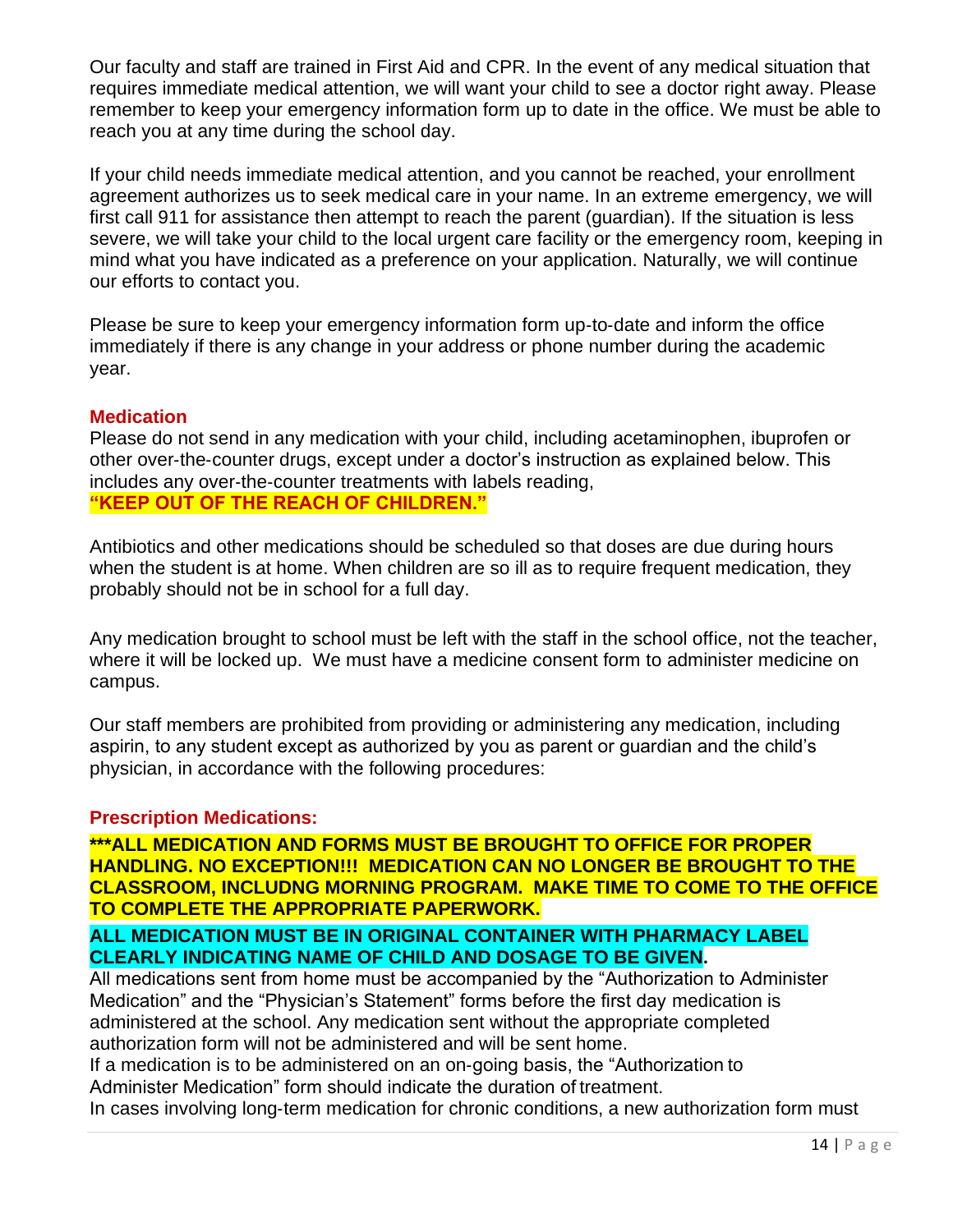be completed with the school each year in August. A new medication form must accompany any medication changes during the school year.

We can only administer oral medications, except for prescribed Epi-pens, in the event of an allergic reaction.

The original bottle containing the medication must be clearly labeled with the student's name, medication contained, and the time(s) and amount(s) of dosage.

This policy applies to prescription medication only. A new authorization form must be completed for each episode of illness and each new medication.

As parent (guardian), you are responsible for administering the first day's dosage of any new medication at home.

Whenever possible, medication schedules should be arranged to cause minimal interruption in the student's school day.

A copy of the form authorizing us to dispense medication may be obtained from the school office.

# **We will strictly adhere to this policy!**

# **Over the Counter Medication:**

Absolutely no medications, including acetaminophen, ibuprofen, cough remedies or other over‐the‐counter medications will be given or allowed to be taken at school unless authorization is submitted by parent AND physician. This includes ANY medication (including lip balm) if the label reads "Keep out of reach of children".

# **Safety Procedures**

# **Fire Drills**

Random fire drills will be conducted monthly. The alarm will be a loud horn, which will sound off continuously in the event of a fire or drill. When the horn sounds continuously, all classes will dismiss into designated areas and remain in their groups. The teachers will make certain the room is empty and close the doors. The teachers will join the class outside the building, take roll and notify the office of attendance. Students and teachers are expected to remain grouped in the designated area until informed that they may return to class.

### **Lock Down/Shelter-In-Place**

Drills will be conducted on a quarterly basis. Staff will be alerted through our communication system within the building. Students and teachers are expected to remain grouped in the designated area until informed that they may return to class and/or activities.

# **Parents and the School**

# **Communication…WE ARE PAPERLESS!!!**

In an environment as diverse and productive as ours is, it becomes imperative that everyone do their part in fostering effective and continual communication. We expect we will hold each other responsible to this mutual commitment.

It is very important to have open lines of communication between teachers and families. To that end, we have several ways to keep in touch.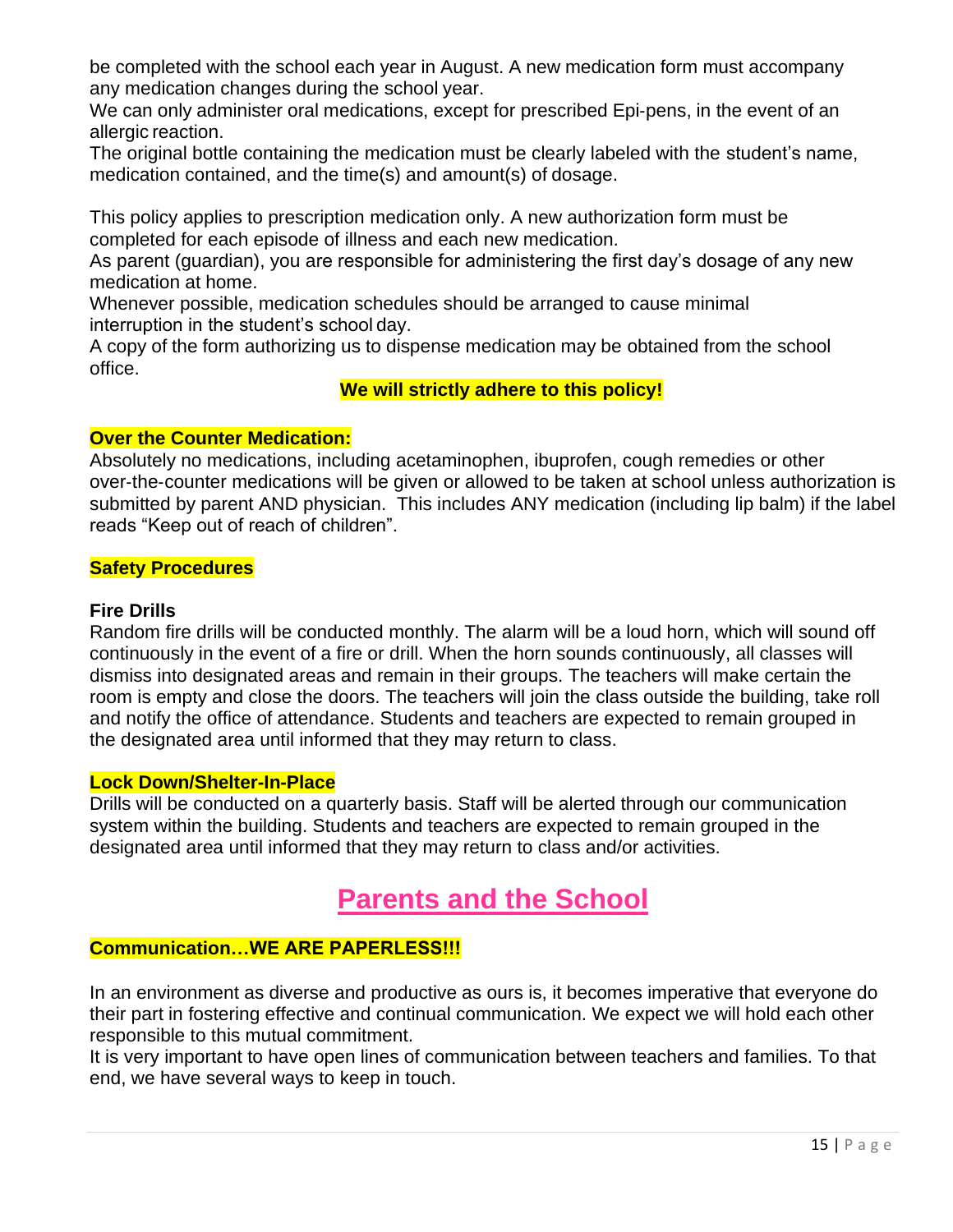- Each child will have an agenda which will be used to communicate your child's behavior for the day. Any other need for communication will still be required to go through the office for a scheduled meeting with teacher/administration.
- Each child will have a folder. This folder will go home on Wednesdays or Thursday and will require a parent signature in designated area confirming that you have received, reviewed, and return the folder with any pertinent paperwork, to school, the following day.
- There are bulletin boards outside each classroom that provide news and information, which is updated frequently with the most important news. Please make it a habit to check these areas often to stay up to date on class and school news and events.
- Additional forms of communication will include email and texts via Brightweel.
- We also send home a monthly newsletter and monthly academic calendar that has information that pertains to things that are happening in the classroom in that month.

We can be reached by voice mail and/or email, which are checked daily. All calls will be returned within a 24‐hour period however, messages left after 3:30 may not be retrieved until the following workday.

Whenever parents are separated, divorced or for some other reason not living at the same address, we want to keep both parents informed of their child's progress and school matters. This communication is best amongst each other. In the past, Creative Care Christian Preschool has been made to feel like a mediator and this is not why we exists. Our primary goal is the student.

Invitations to school functions will be sent to the enrolling parent unless otherwise agreed to by all parties involved.

When family conferences are scheduled, we need to avoid separate conferences for each parent. It is terribly important to communicate the same thing to both parents at the same time. If either parent is uncomfortable with scheduling joint conferences, he or she should contact the School Administrator to discuss the situation. Free and open communication among both parents is encouraged so that everyone is fully informed.

# **Learning More About Your Child's Day**

"So, what did you do at school today?"

Have you experienced frustration when asking this question? Did you get the common answer, "nothing?" Or possibly they tell you every day that they did the same thing such as play. Do not be alarmed. We can assure you that your child is very busy at school doing a variety of learning activities designed to support his development.

Young children often have difficulty talking about what they do at school. They have done so many things that they often cannot sum up the specifics. Sometimes they do not remember the name of the materials that they used.

In addition to the difficulty children may have talking about their school experience, you may have noted that not many papers come home. They can be working with manipulative materials that will have no paperwork to show you their progress.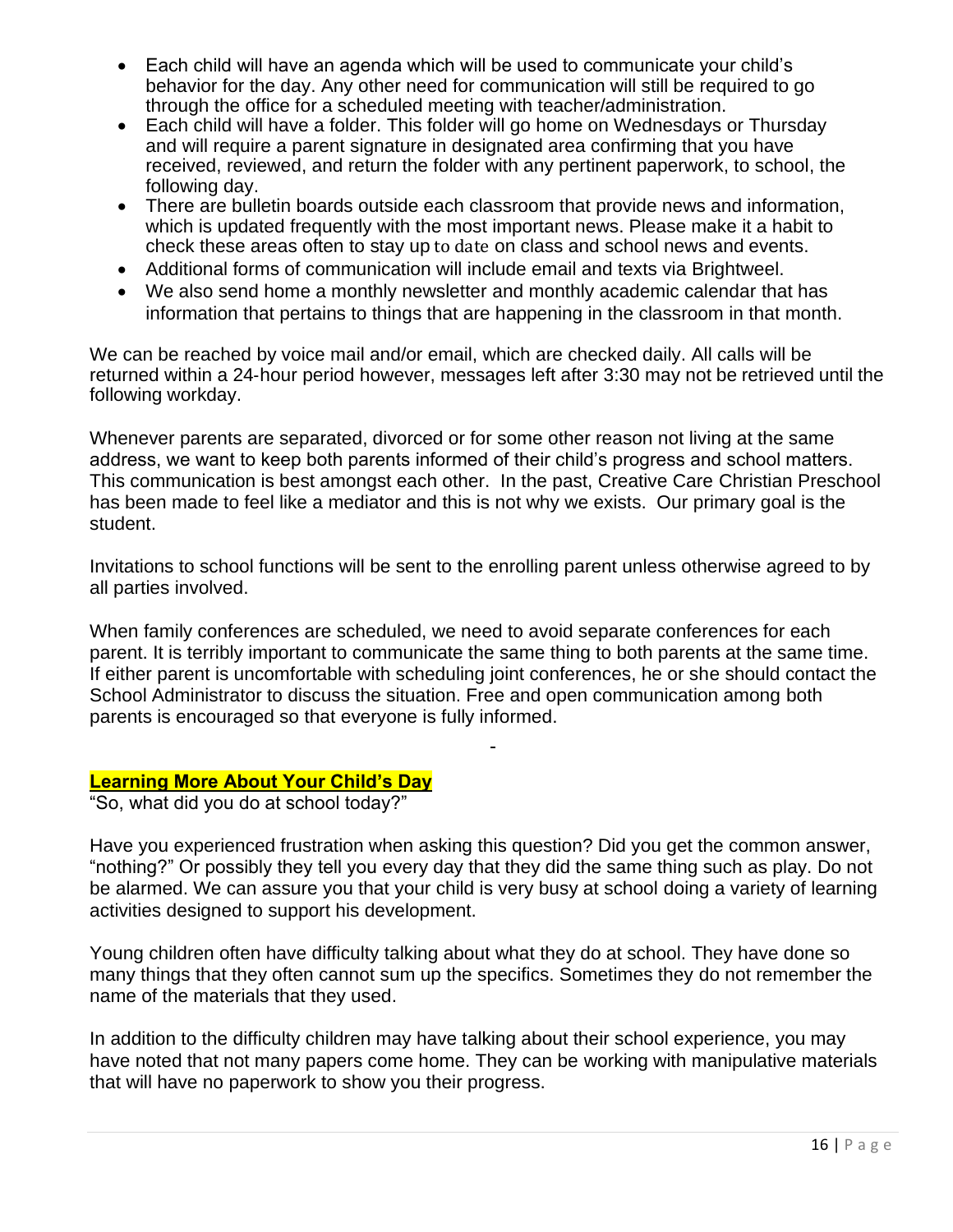So How Can You Find Out What Your Child is Doing in School? (reference the calendar) Ask your child questions that are more specific. "Did you do a counting lesson today? Did you build the tower or work with colors?"

Play school with your child at home. Sometimes children will show you through their play what they are learning.

Be patient. In time it will be obvious that your child is growing and learning everyday

# **Parent Participation**

We encourage parents to attend school programs (Thanksgiving, Christmas, Donuts with Dads, Muffins with Moms, Resurrection celebration, in addition to field trips.

# **Academic Policies**

# **Classroom Placement for Students**

The placement of children in the classroom is based on several factors:

- Boy: girl ratio…when possible
- Age of child
- Careful balance of special needs population
- Other considerations are made regarding sibling placement. Each classroom is fully equipped with the materials and faculty needed for individual student success; therefore, the school avoids "parental choice" for classroom placement. If parents have questions regarding their child's classroom placement, they should speak to the Assistant Director or Director.

\*\*Final classroom placements for the beginning of each academic year will be communicated to parents at the Required Parent Meeting.

# **Ratios**

• Ratios for classrooms are in compliance with, the governing standards from the state of North Carolina and are as follows:

> One's Classroom 1:6<br>Two's Classroom 1:10 Two's Classroom Three's Classroom 1:15 Four's Classroom ‐ 1:25

# **Evaluation of Student Progress/ Parent/Teacher Conferences …A Required Event**

Students will be assessed three times during the school year, fall, winter, and spring. These assessments are used as a benchmark to chart your child's academic progress during the school year. Parent/Teacher conferences will only be required for the students in the TK program, in the fall. Assessments will be sent home in folders.

Dates for Parent/Teacher conferences will be scheduled in the fall. Any additional conferences may be scheduled upon request by parents or teachers when they feel the need to discuss the child's experiences at Creative Care Christian Preschool.

# **When Learning Issues Arises**

Because we teach the very young, developing child and because our approach allows the child to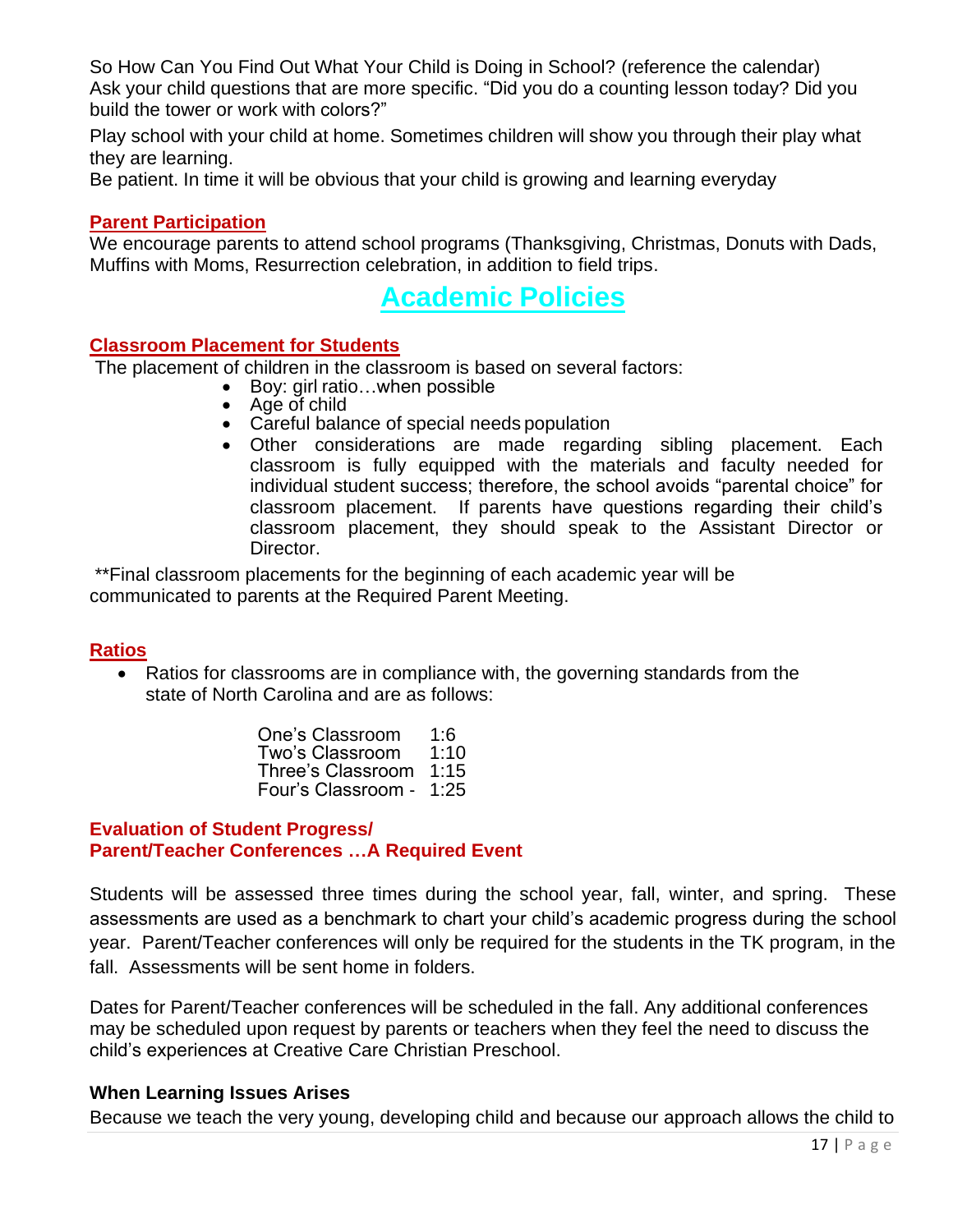reveal himself in the learning environment, we often are the first to recognize an exceptional need. A protocol has been established and will be followed by your child's teacher should observations at school indicate the need to gather further information or to recommend assessment. Parents are always informed throughout this process.

# **A Partnership Between Parents and School**

Creative Care Christian Preschool does not have educational specialist on staff therefore it is the sole responsibility of the parent to provide the necessary support. Anytime we endeavor to support a child in the learning environment we will expect 100% participation and support from both parents/legal guardian(s).

We always invite parents to work with us in reaching these decisions and focus on what will be in the child's best interests.

### **Referral Services**

There are times in a child's development when additional services may be needed for the child and family. These services are performed by UCPS.

# **Homework (K5-5 th grade afterschool only)**

Opportunity is given for children to work on homework during after school time. However, it is not the responsibility of the After-School Program to ensure that a child's homework is completed or correct.

### **Privacy of Student Files**

Student flies are confidential records and are kept secure from unauthorized access.

Officials of the State or County Health Department, State Department of Education or any accreditation body may have the right to review student files without the parents' or guardians' permission. However, with a written court order, other government officials may inspect the contents of a student's file without the permission of the student or parent/guardian, and the school will inform the student and his family in writing that such an inspection has been requested or made.

# **Ground Rules and Discipline**

We will ask ourselves, is it... DESTRUCTIVE?<br>DISTRACTING? ...to the child, others or to the environment itself DANGEROUS?

This behavior(s) will call for INTERVENTION from the adult to maintain a peaceful, productive, and safe environment.

# **Our Ground Rules**

We have worked together to create a system of ground rules and discipline that is firm, fair and consistent to help students maintain the school's values and character. All students are expected to adhere and respect them to protect one another.

Our ground rules are essentially the same at every level of the school, although the language and emphasis changes somewhat for the older student. This is how we explain them to younger students.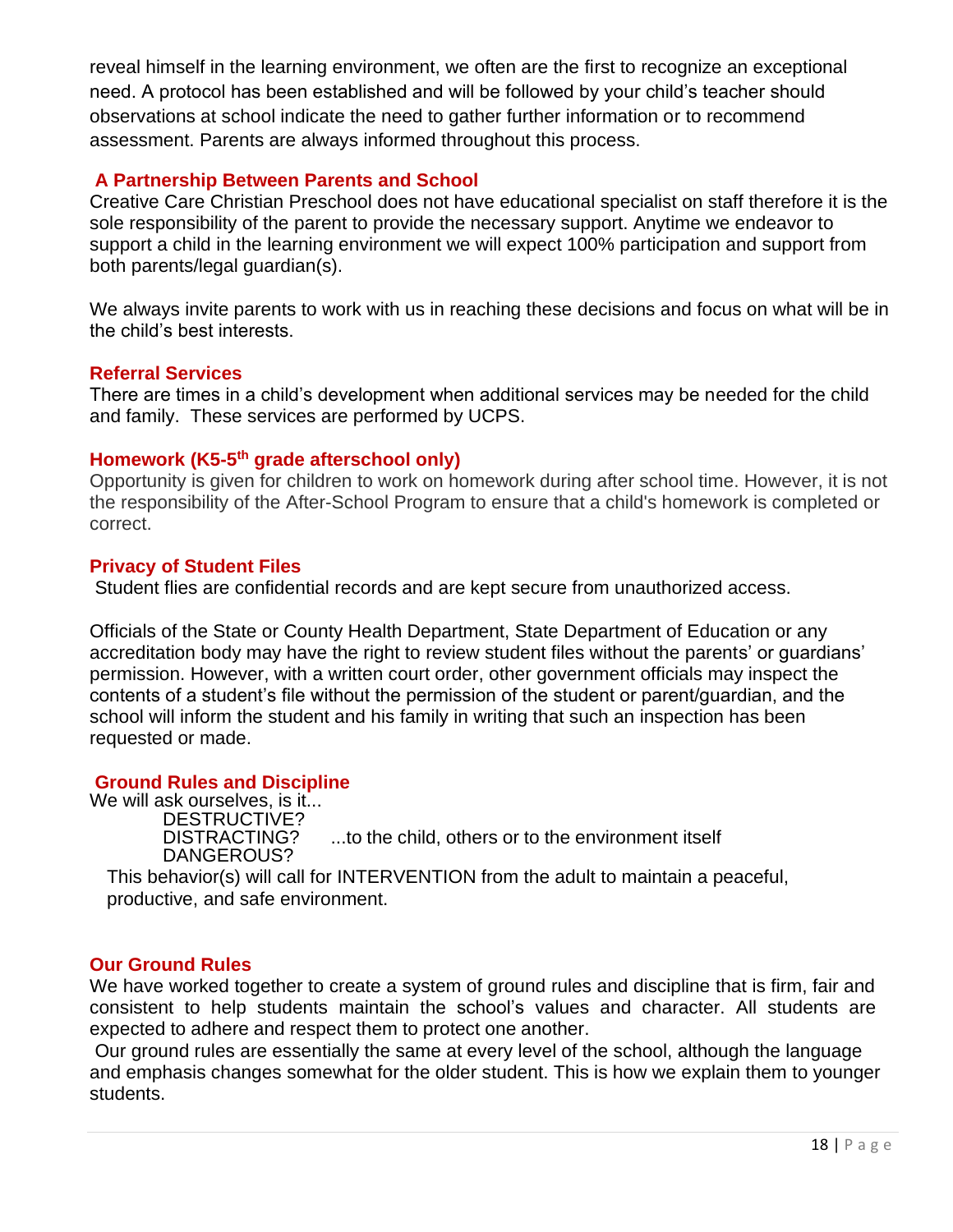Please review these rules with your child:

- Do not leave your teacher's supervision without permission.
- Stay where your teacher can see you.
- Be kind and gentle to one another.
- Be kind and gones to site answering
- We work toward win-win solutions.
- We listen to understand.
- Everyone here has the right to feel safe and secure. Please do not express anger or upset feelings in a way that insults or threatens someone else.
- Everyone here has the right to be physically safe. Please do not do anything that might hurt or endanger anyone.
- Everyone has a right to privacy and concentration. Please do not disturb anyone who is trying to concentrate on his or her work.
- Everyone has a right to his or her personal belongings. Please do not touch anything that is not yours without the owner's permission.
- If you accidentally lose or break something, please replace it without a fuss.
- Clean up after yourself and make the space or the work ready for the next person.
- At Creative Care Christian Preschool, no one is allowed to fight, push, trip, or use any other aggressive behavior.
- Use the playground equipment safely. For example, do not try to walk up the slides.
- Let everyone who wants to play join in your games. Invite everyone or no one. It is your right to play alone, but you may not leave anyone out.
- Stop chasing or playing scary games when asked.
- Please do not tackle or trip one another in any games. Please do not roughhouse or play carelessly.
- Play tag and ball games in the designated play areas.
- Keep wood chips, sand, sticks and stones on the ground. Never throw them.
- Please put all balls, ropes, and other outdoor equipment away when you are finished playing with them.
- Park all tricycles and bikes when you are finished playing with them.

# **When Ground Rules are not respected..**.

When a child is engaged in dangerous behavior, the adult present must intervene immediately. The following steps will be taken whenever a child exhibits behavior that is disturbing or distracting...

- OBSERVE BEHAVIOR and ask "Is it purposeful? "Is it disruptive to the others?' "What's causing this behavior...anything in the environment?"
- REMOVE the OBSTACLE
- REDIRECT to PURPOSEFUL WORK/ACTIVITY
- LIMIT FREEDOM/CHOICES<br>• If the child is an obstacle to le
- If the child is an obstacle to learning, REMOVE THE CHILD FROM THE ENVIRONMENT\*
- THE CHILD IS BROUGHT TO THE FRONT OFFICE to discuss solutions. \*
- THE CHILD IS SENT HOME WITH PARENT/GUARDIAN\*

When this occurs, the School Administrator may require the parents (and child, when developmentally appropriate) to conference prior to the child being allowed to return to the classroom. Often, when deemed appropriate, a Behavior Contract may be established between the child and the school.

Any student who repeatedly breaks the ground rules, or who endangers the health and safety of others, may be asked to leave the school by the Director.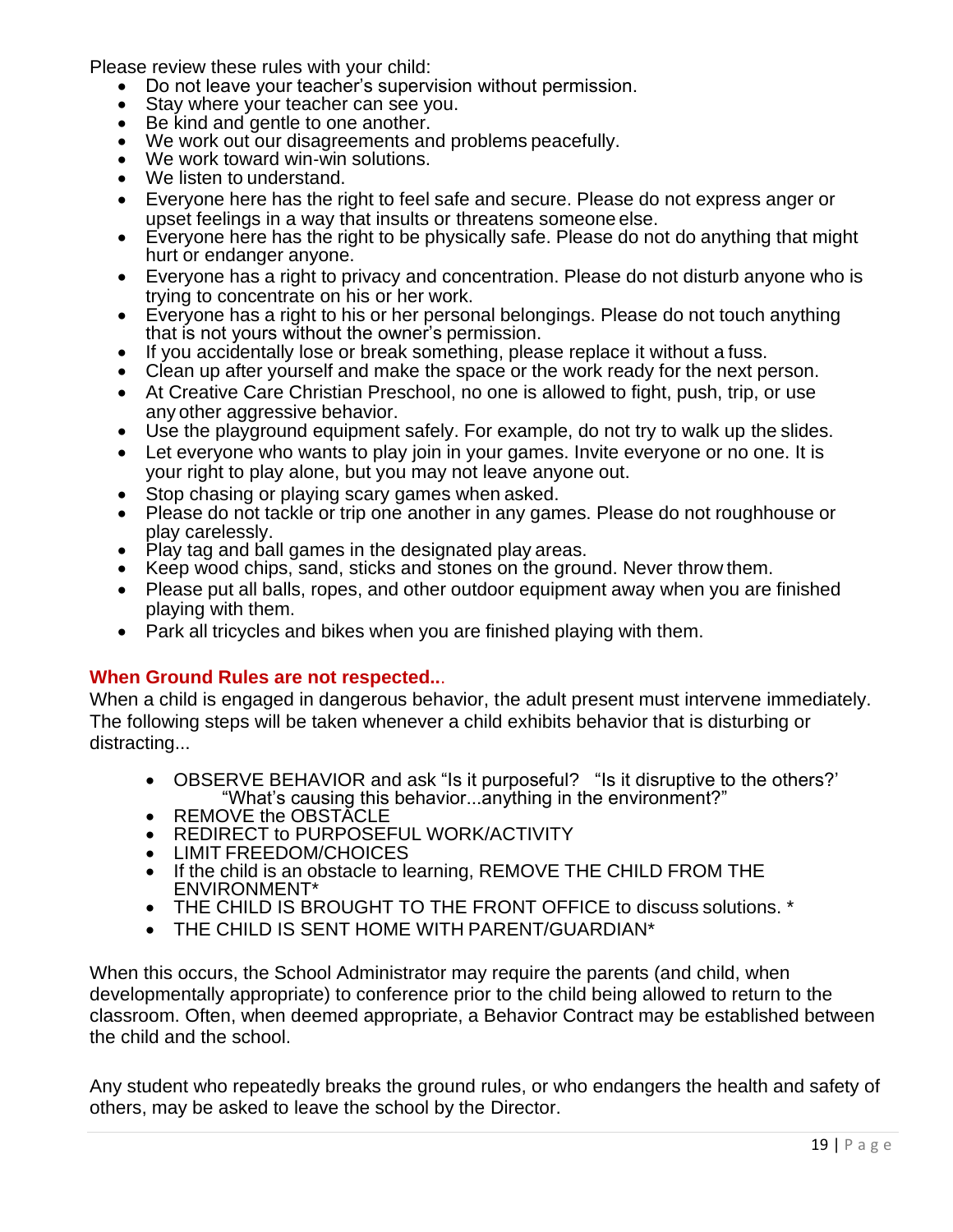# **Biting**

Biting causes more upset feelings than any other behavior in childcare programs. Because it seems so primitive, we tend to react differently to biting than we do to hitting, grabbing or other aggressive acts. It is upsetting and potentially dangerous; it is important for caregivers and parents to address this behavior when it occurs. Though it is normal for infants and toddlers to mouth people and objects, and for many two‐years old to try biting, most do not continue after the age of three.

# **When a child bites another child**:

We intervene immediately. We talk firmly to the child who bit. We help the child who was bitten. We assess the situation (breaking of skin) We notify the parents of all children who were involved.

- We watch to see when and where the biting occurs, who is involved, what the child experiences, what happens before and after each incident.
- We ask ourselves why the child bites others. Is there a pattern to the behavior, situations, places, times, or other children around when biting occurs? What might have influenced the behavior?

We adapt the environment, schedule, or guidance methods to teach gentle and positive ways to handle the child's feelings and needs.

# **When biting continues after several weeks**:

We meet with parents of the child who is biting to discuss possible reasons and create an action plan.

We remove child from environment where biting occurred, redirect to isolated space. We seek outside professional help and explore possibilities that the child needs an environment with fewer children or more one‐on‐one adult attention. We refer older preschoolers for more assessment.

When a child is becoming independent, provide opportunities to make age-appropriate choices and have control (the pretzel or cracker, the yellow or blue ball). Try and give positive attention as new self‐help skills and independence develop.

When a child is learning to play with other children, try to guide behavior if it seems rough. (Take the child's hand and say, "Touch George gently. He likes that.") Prevent conflicts by redirecting one child to another attractive activity. Reinforce pro‐social behavior (like taking turns with toys or pacifying a crying child.

When a child is frustrated in expressing his/her needs or wants, "read" the child and say what he is trying to communicate. ("Are you mad when Ari takes your truck?" "You want me to pay attention to you.")

When a child is threatened by new or changing situations such as a mother returning to work, a new baby or parents separating, provide some special nurturing and be as warm and reassuring as possible, adding some stability and continuity to the child's life. Also help the child talk about his feelings when he or she says things like "I hate my new baby."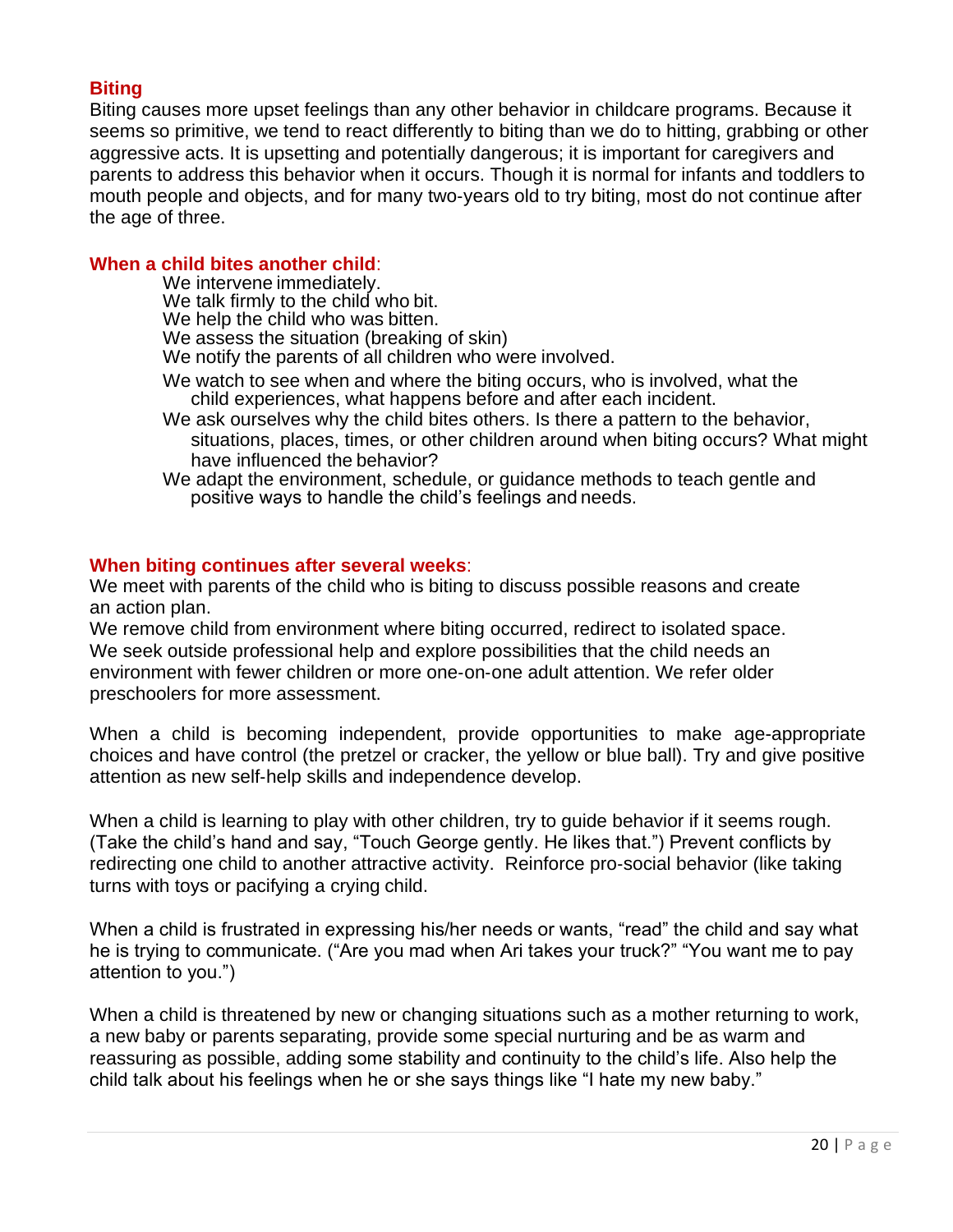**On biting, according to the Union County Health Department and North Carolina State Law:** In the case of a bite where there is broken skin and blood exposure (documented), both parties are required to be tested for HIV and Hepatitis B. Should this occur at Creative Care Christian Preschool, the administration will approach both parents individually and request voluntary agreement to have their children tested for HIV and Hepatitis B. The parents will also be asked to share the results of the tests with the other parents. The testing should be done at a private pediatrician's office; however, tests can also be done at the local health department. The Health Department may be called upon to intervene should parents disagree or refuse this request by the school.

# **Smoking**

Creative Care Christian Preschool is a tobacco‐free environment. No one may smoke or use tobacco of any kind (ie: vaping, chewing, cigarettes, etc.) on campus or at any school sponsored trip, party, or other activity. Creative Care Christian Preschool will do everything in its power to discourage students from ever beginning the habit of smoking. We are equally committed to protecting the rights of non‐smokers and offering support and assistance to any smokers who are ready to quit.

# **Violence and Harassment**:

Creative Care Christian Preschool cannot tolerate any irresponsible or dangerous behavior, acts of violence, threats of violence, emotional or sexual harassment or verbal abuse directed toward anyone.

# **Prevention of Shaken Baby Syndrome and Abusive Head Trauma Policy**

# **Belief Statement**

Creative Care Christian Creative Care Christian Preschool believes that preventing recognizing, responding to, and reporting shaken baby syndrome and abusive head trauma (SBS/AHT) is an important function of keeping children safe, protecting their healthy development, providing quality childcare, and educating families.

# **Background**

SBS/AHT is the name given to a form of physical child abuse that occurs when an infant or small child is violently shaken and/or there is trauma to the head. Shaking may last only a few seconds but can result in severe injury or even death.

According to North Carolina Child Care Rule (childcare centers, 10A NCAC 09 .0608, family child care homes,10A NCAC 09 .1726), each childcare

facility licensed to care for children up to five years of age shall develop and adopt a policy to prevent SBS/AHT.

# **Procedure/Practice**

# **Recognizing:**

• Children are observed for signs of abusive head trauma including irritability and/or high-pitched crying, difficulty staying awake, lethargy or loss of consciousness, difficulty breathing, inability to lift the head, seizures, lack of appetite, committing, bruises, poor feeding/sucking, no smiling or vocalization, inability of the eyes to track and or decreased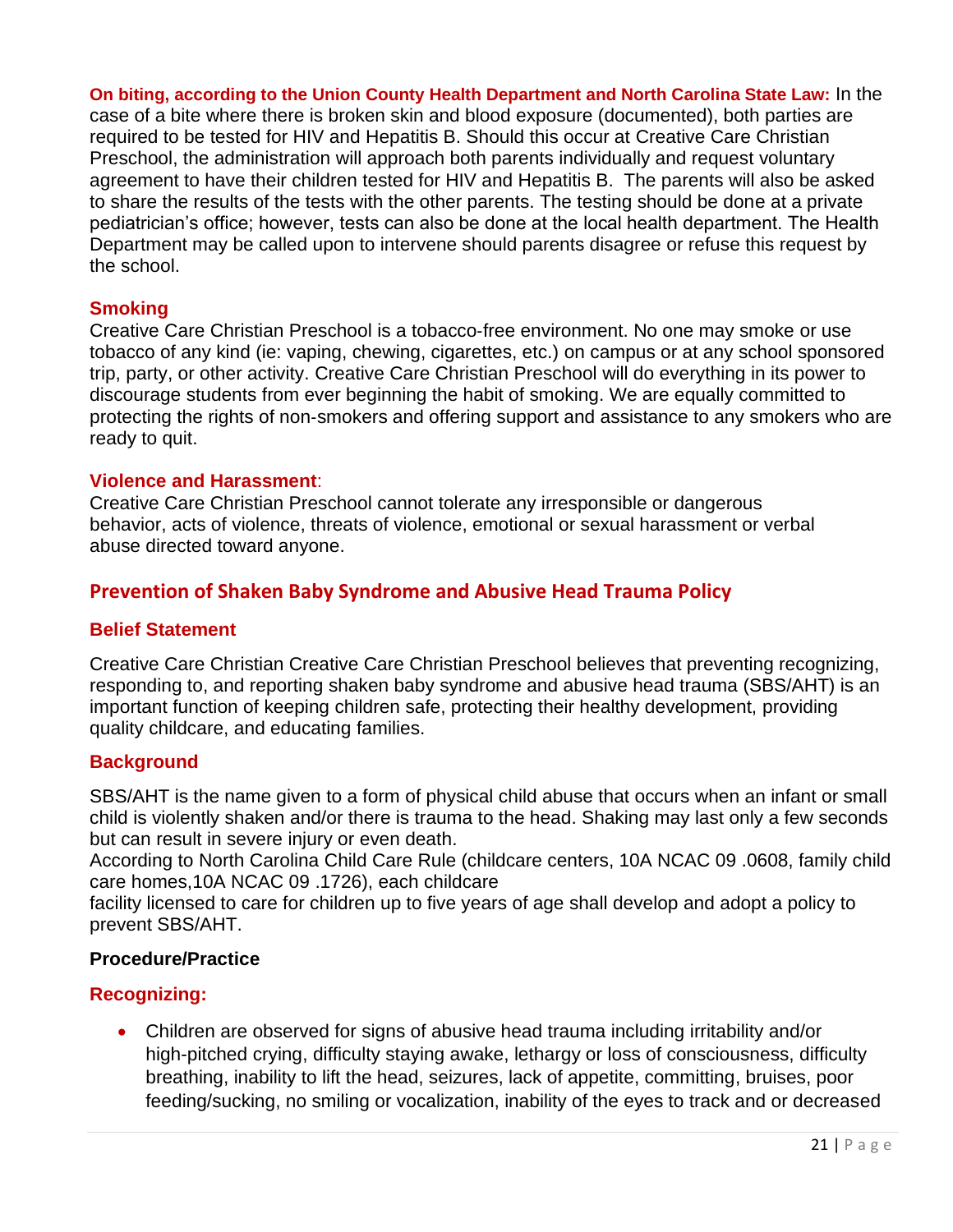muscle tone. Bruises may be found on the upper arms, rib cage, or head, resulting from gripping or from hitting the head.

# Responding to:

- If SBS/ABT is suspected, staff will:
	- o Call 911 immediately upon suspecting SBS/AHT and inform the director.
	- o Call the parents/guardians.
	- o If the child has stopped breathing, trained staff will begin pediatric CPR.

# Reporting:

- Instances of suspected child maltreatment in childcare are reported to Division of Child Development and Early Education (DCDEE) by calling 1‐800‐859-0829 or by emailing [webmasterdcd@dhhs.nc.gov.](mailto:webmasterdcd@dhhs.nc.gov)
- Instances of suspected child maltreatment in the home are reported to the county Department of Social Services.

# **Prohibited behaviors**

# Behaviors that are prohibited include (but are not limited to):

- shaking or jerking a child
- tossing a child into the air or into a crib, chair, or car seat
- pushing a child into walls, doors, or furniture

# Parents/Guardians

- A copy of the policy will be given and explained to the parents/guardians of newly enrolled children up to five years of age on or before the first day the child receives care at the facility.
- Parents/guardians will sign an acknowledgement form that includes the child's name, date the child first attended the facility, date the operator's policy was given and explained to th e parent, parent's name, parent's signature, and the date the parent signed the acknowledgement.
- The childcare facility shall keep the SBS/AHT parent acknowledgement in the child's file.

# Housekeeping

- Classroom tables are cleaned with soap and sanitized after each activity
- Restrooms are disinfected daily and periodically
- Carpets are vacuumed periodically throughout the day and cleaned monthly unless needed sooner
- Diaper area/changing table is washed with soap and disinfected after each use
- Disinfecting daily at the end of the day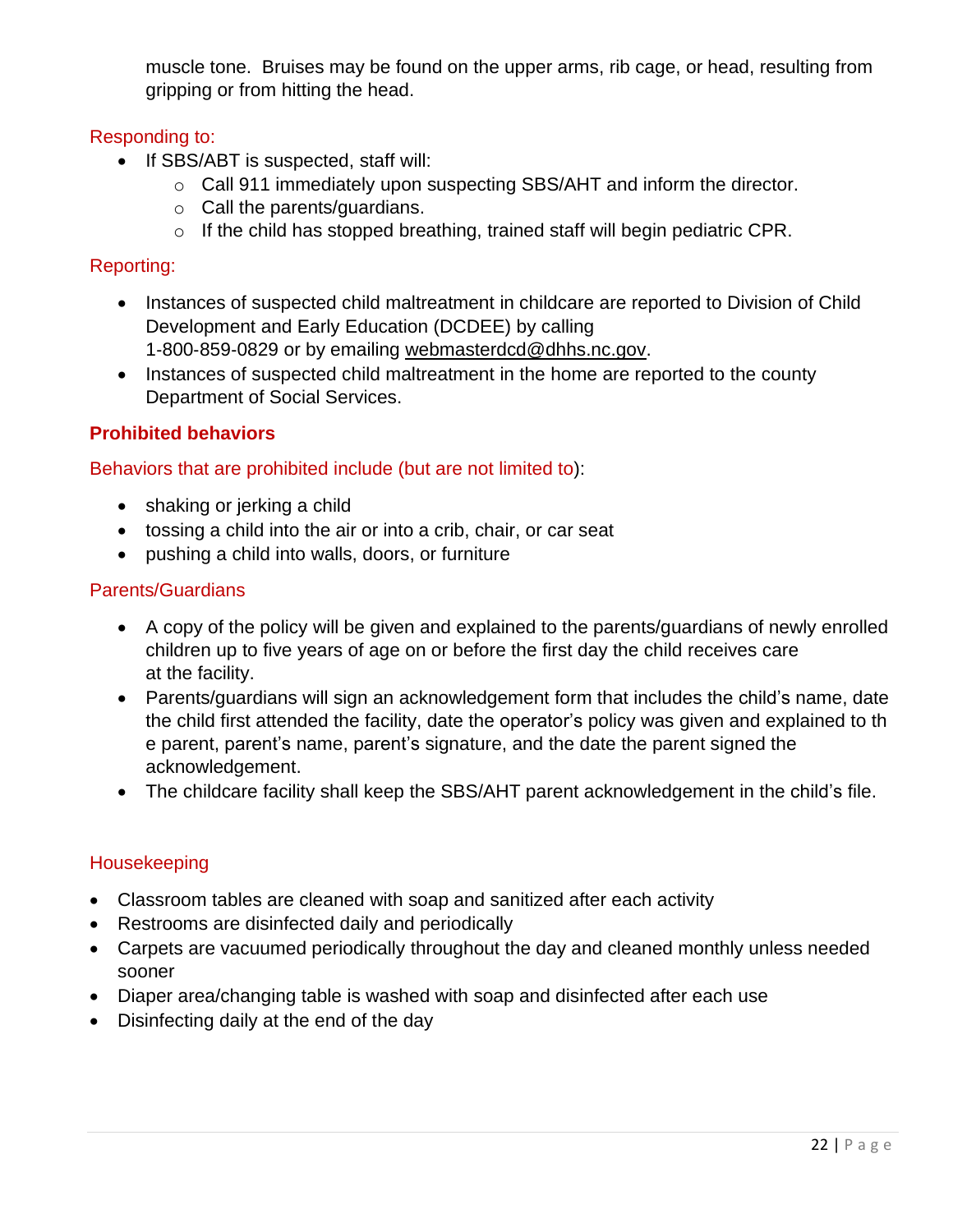# **Virtual Learning in Child Care Facilities Suggested Guidelines**

**It important to emphasize with respect of virtual learning that childcare facilities are not a replacement or substitute for the public-school teachers, but as a form of support for the parents. We will encourage and support your child's involvement of virtual learning, but we cannot require their participation.**

# **Technology**

- Computers will not be supplied by the childcare facility. If the children are issued Chromebooks from the school system, they must bring the computer, power cords, hotspots (if issued) and headphones every day.
	- $\circ$  To ensure easy access the computer's login and password information must be adhered to the computer.
	- o Computers must be completely powered at the beginning of each day.
	- $\circ$  Before bringing the computer to the childcare facility please ensure that all the equipment has been tested for workability and your child is comfortable using the device.
	- $\circ$  If the devices are not brought to the childcare facility every day the child will be given quiet work during virtual learning time
- Non-virtual learning electronic devices (cellphone, tablets, computers, etc.) will not be allowed at the facility.

# **Arrival at the childcare facility**

• Children must be brought to the childcare facility to give them enough time for their mandatory health check to be completed, get settled in for the day and to be able to log in to begin their virtual learning day.

# **Communication**

- Any communication about your child's education from the child's school and/or teacher needs to be communicated with the childcare facility by the parent.
- Any child's schedules must be provided to the childcare facilities. Any future variations to the schedules need to be given to facility. The childcare facility will try to adhere to these schedules.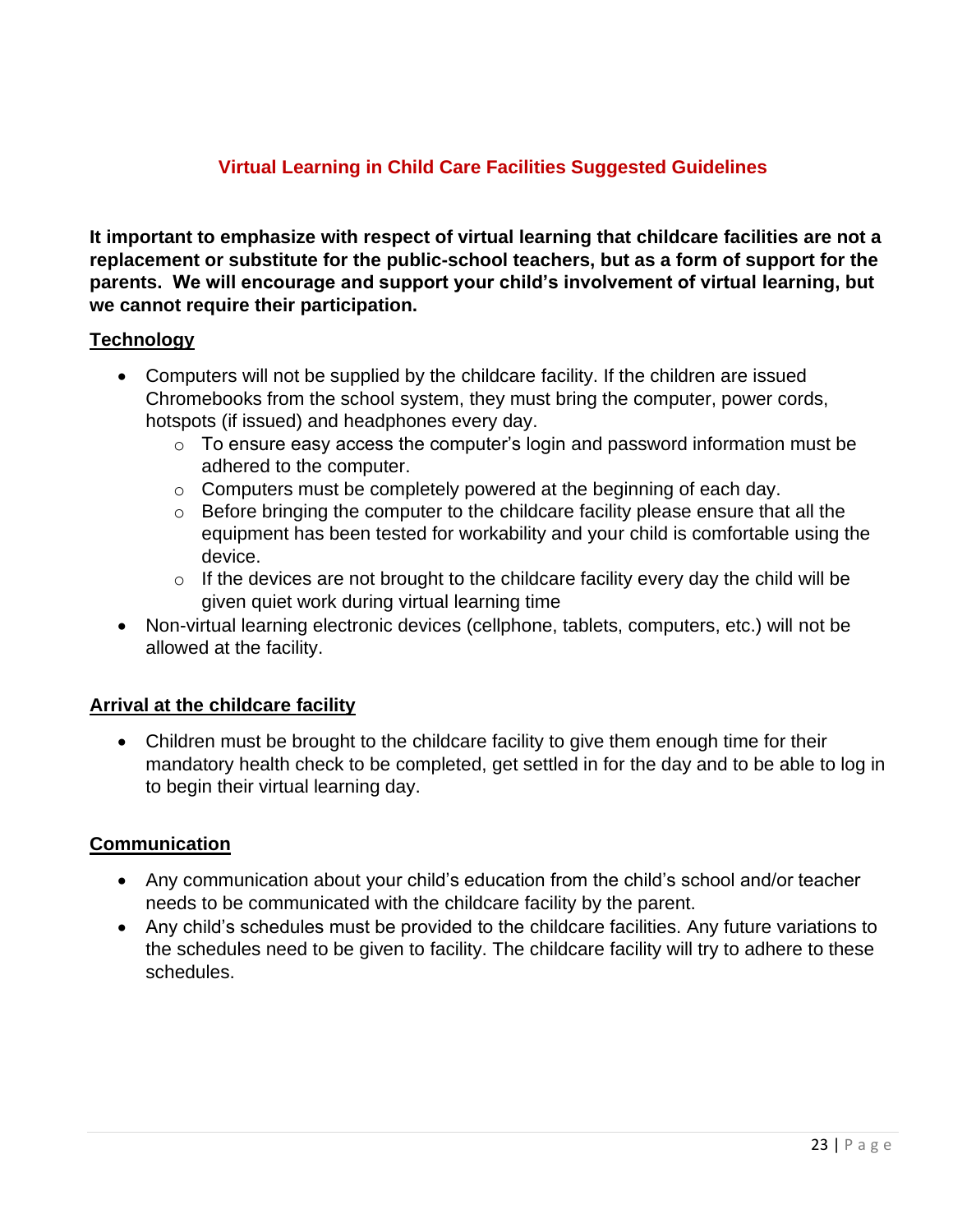# **Supplies for students**

- If you child's schoolwork is in packets you need to ensure all the packet information (packet, instructions on doing the work, etc.) is brought to the childcare facility daily. If this information is not provided your child will be given quiet work during virtual learning time
- To support your child's virtual learning school supplies, need to be provided. As the semester progresses additional supplies might be requested
- All materials should be labeled with your child's First and Last name.
- **Supplies/materials that are not allowed in a state licensed facility,** 
	- o **hand sanitizers**
	- o **non-virtual learning electronics**
	- o **medications in the care of a child (this includes both over the counter and prescriptions). Medications must be submitted to the office by the parent with a prescription and form filled out: over the counter medication NOT permitted**
	- o **lotions, chap sticks, sunscreen, bug spray, etc.**

# **Lunch Schedule**

As we are discovering, it looks as if all elementary students do not have the same schedule even if they are at the same school and/or grade. This could vary from as early as 10:30 to 12:30. During the first week, we will be assessing the different lunch times our students have and work to find one time that works best for all. We will only have 1 lunch time during our day, so if your child misses a live meeting during our lunch time, they will be referred to the recorded meeting at another time.

**As a reminder, we are under the strict guidelines from the sanitation department, therefore your child's lunch and snacks** *MUST* **be sent in with name and date on all items and if warm foods are sent in, a thermos and PHF form is required. Snack items cannot be anything requiring refrigeration and lunch items that need to be kept cold, will be stored in the refrigerator.**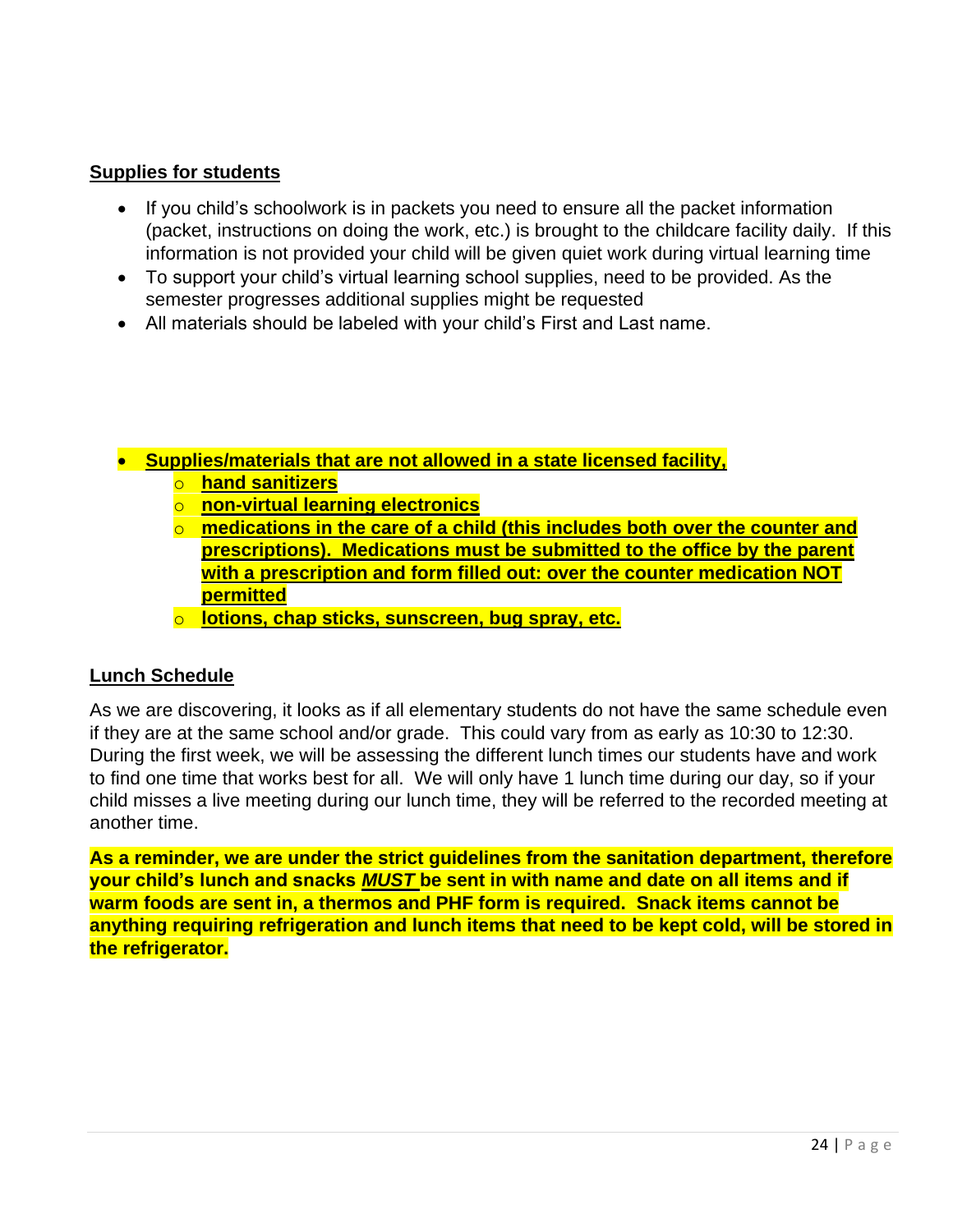Addendum Page 1

# **Temporary Arrival Procedures Due to Covid-19**

The NCDHHS has given us new policies and procedures to adhere to during the Covid-19 pandemic. To ensure proper social distancing and minimize exposure to our students and staff, the following are new procedures in place for the arrival of all Preschool students arriving at 9:30am.

Early Morning Preschool Program 7-9am, will enter through the **ORANGE** door.

# **ARRIVAL PROCEDURES FOR 9:30 AM PRESCHOOL**

- 1. Students will enter through the **PURPLE** door across from the playground
- 2. 9:30am arrival for the preschool program will be carpool style. A staff member will come out to your car to sign your child in with the Brightweel system.
- 3. Each car will pull up to the **PURPLE** door and at that time the parent will get their child out of the car. A staff member will be at the door to receive your child, where their temperature will be taken, and they will be escorted to the restroom to wash their hands and then taken to their classroom.

Parents are **NOT** allowed to enter the building during drop off time.

Only 1 car at a time will be dropping off their child. Please remain in your car until you are at the designated drop off spot. By receiving 1 student at a time, proper social distancing is maintained.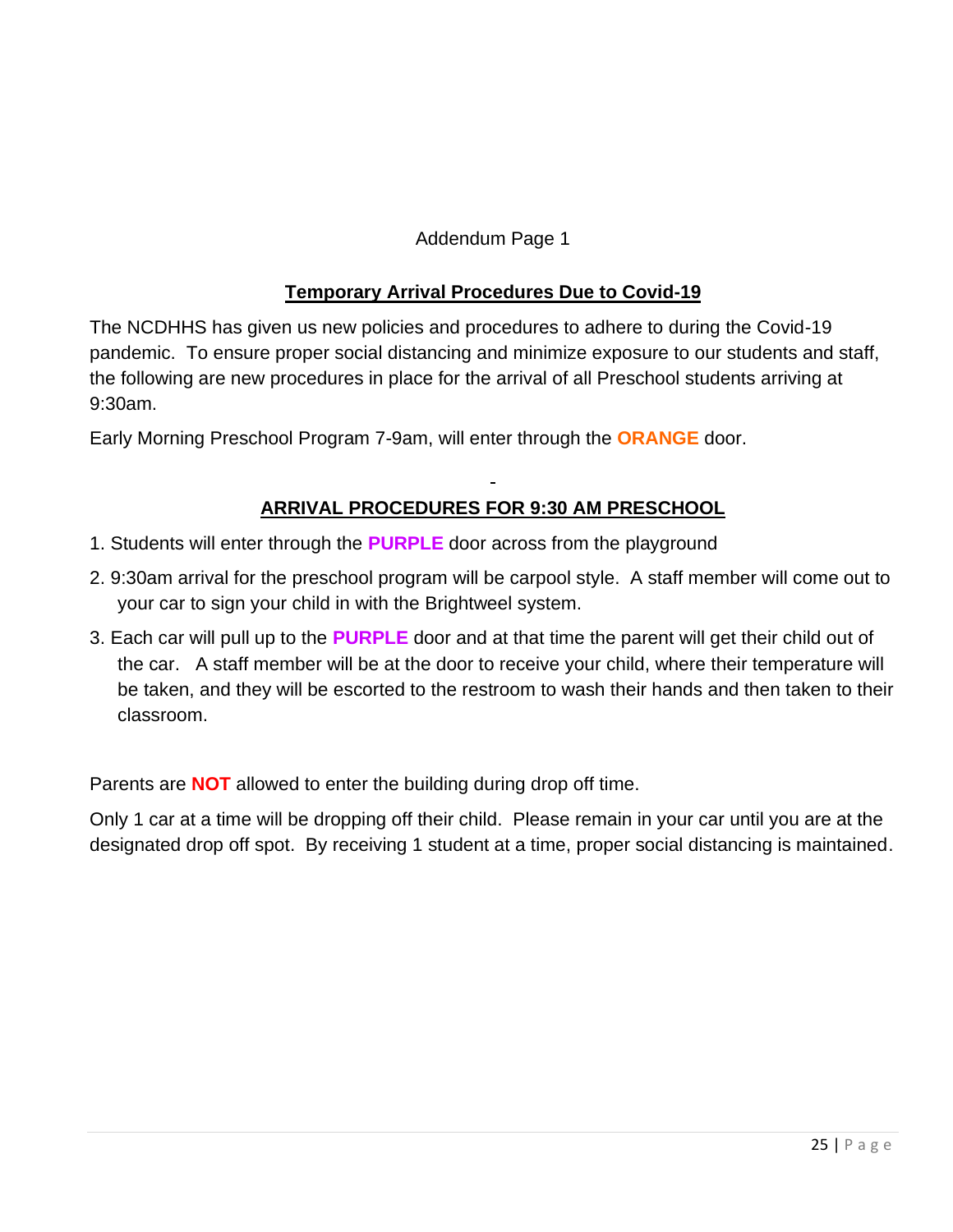# **Important Phone Numbers**

# **704-635-7829 main office 704-776-9418 fax**

**Creative Care Christian Preschool**  e-mail addresses:

**[mrroy@creativecarenc.org](mailto:mrroy@creativecarenc.org) [msliz@creativecarenc.org](mailto:msliz@creativecarenc.org) [msami@creativecarenc.org](mailto:msami@creativecarenc.org) [accounting@creativecarenc.org](mailto:accounting@creativecarenc.org)**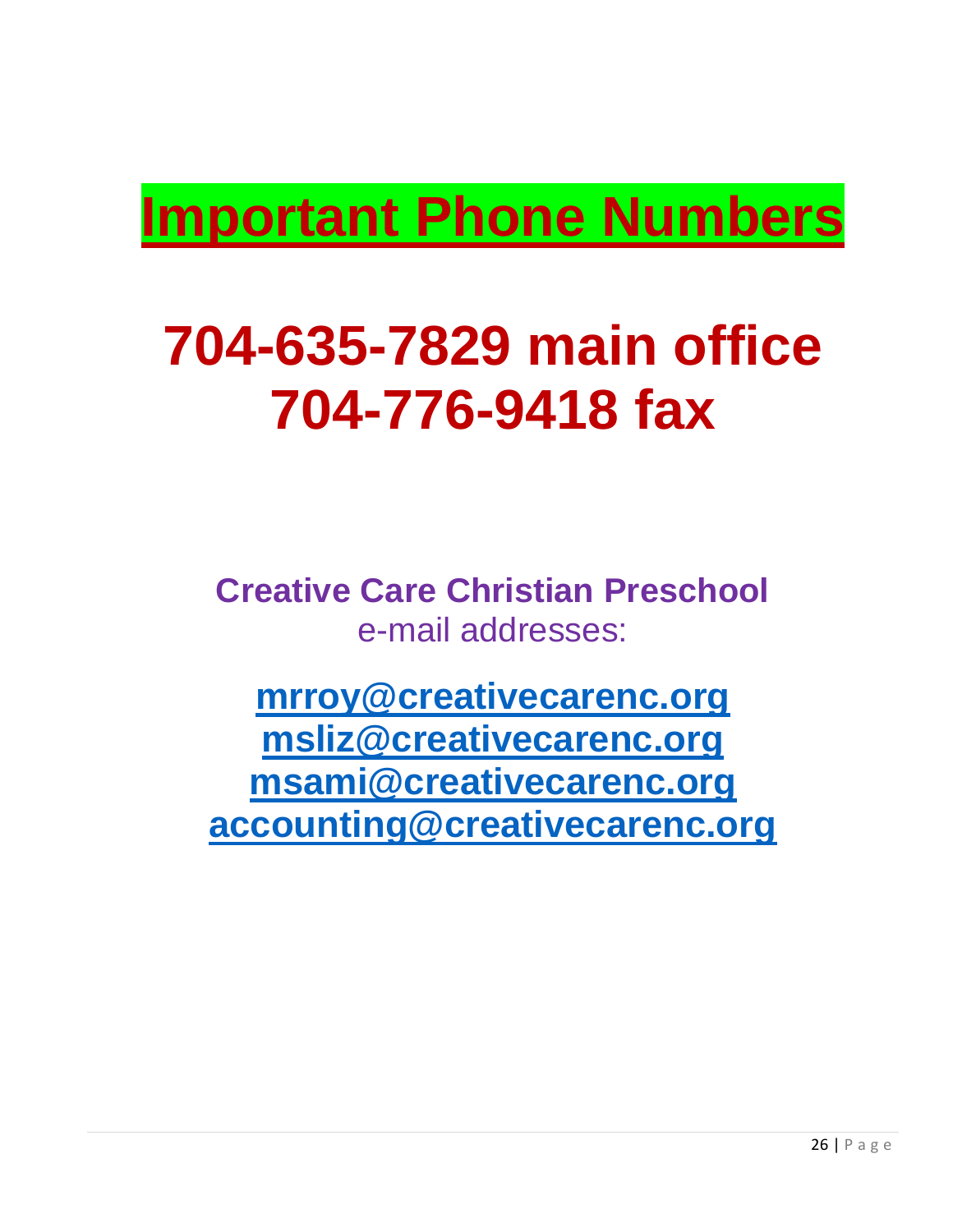# **Creative Care Christian Preschool 2021-2022 School Year Calendar**

Creative Care Christian Preschool *generally* follows the Union County Public School System's traditional calendar, *with a few exceptions*.

The following is a list of days that Creative Care Christian Preschool will not be in session, in addition to the first day and the last day of school for the 2021-2022 school year and President's Day Holiday.

**Thursday, September 2 All Programs Closed Friday, September 3 All Programs Closed Monday, September 6 Labor Day Holiday Tuesday, September 7 First Day of Preschool Thursday, September 16\*\* Teacher Workday Monday, October 25\*\* Teacher Workday Thursday, November 11 Veteran's Day Holiday Wed.-Fri., November 24-26 Thanksgiving Holiday Mon.– Fri., December 20-24 Christmas Holiday Monday, January 17 Martin Luther King Holiday Tuesday, January 18\*\* Teacher Workday Monday, February 21 President's Day Holiday Monday, March 21\*\* Teacher Workday Friday, April 15 Good Friday Holiday Monday, April 18 Easter Monday Holiday**

**Mon.– Fri., December 27-31 Annual Leave/Winter Recess Tues.—Fri., Apr. 19-22\*\* Spring Recess Thursday, May 26 Last Day of Preschool (No preschool or K-5 afterschool) Friday, May 27 All Programs Closed Monday, May 30 Memorial Day Holiday**

**Tuesday, May31 First day of Summer Camp (enrolled only)**

# **\*\* Denotes dates for which Add-on Childcare will be available.**

**ADD-ON DAYS**: While the preschool will be closed on certain days, for an additional fee outlined below, childcare will be available during the Morning, Preschool and Afterschool Program hours on the dates indicated with a double asterisk on the school calendar.

*Please note that there is a 10-student minimum for Creative Care Christian Preschool to be open.*

# **ADD-ON DAYS RATES**

If enrolled in Afterschool Program — \$15 per day/per child If enrolled in Preschool Program but *not* Afterschool — \$25 per day/per child

# **Add-on Days must be reserved and paid for at least 1 week in advance.**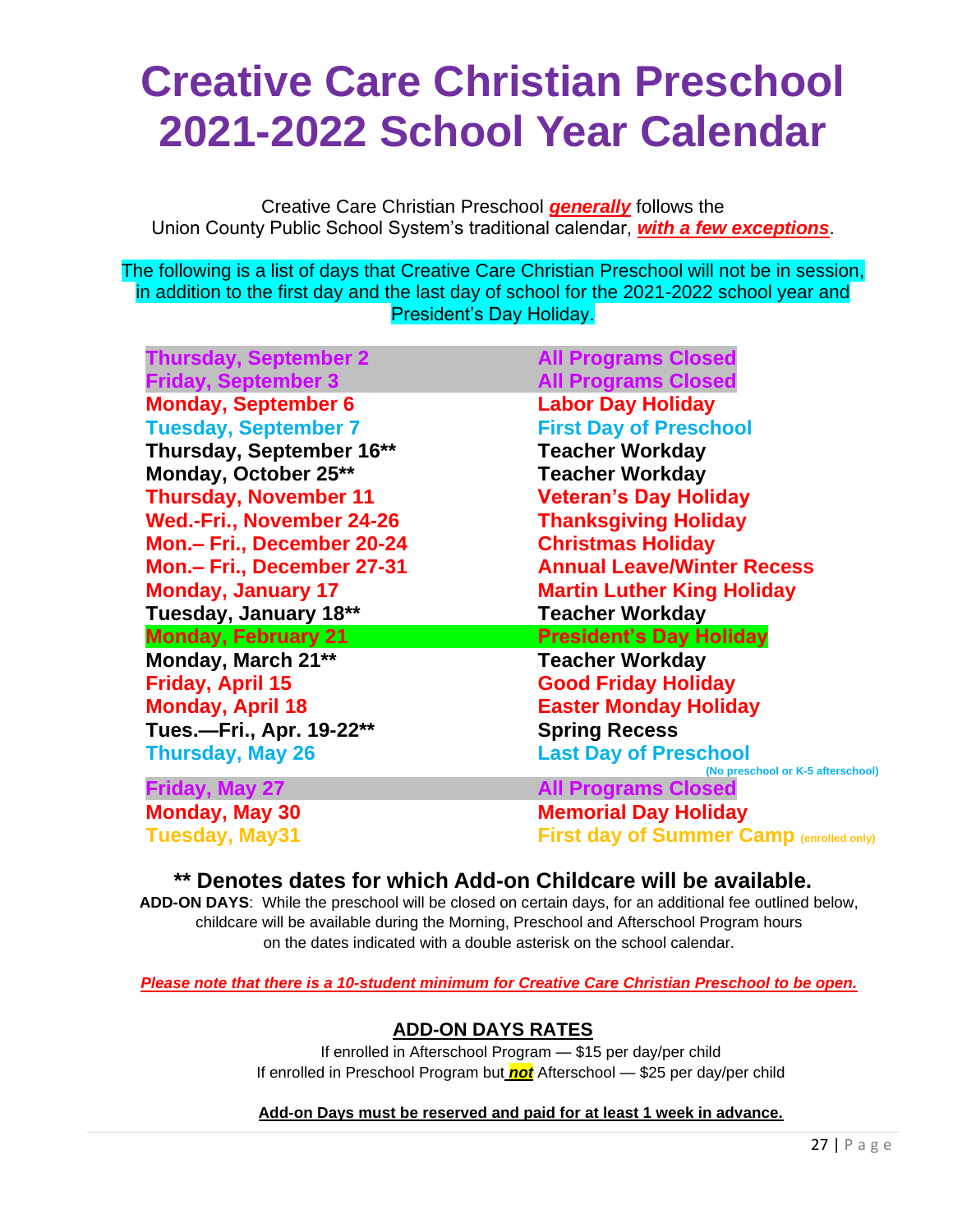# **Creative Care Christian Afterschool Calendar 2021-2022 School Year Calendar For Union County Traditional Schools Wesley Chapel, Rocky River, Shiloh Valley… Elementary Schools**

Creative Care Christian Preschool/Afterschool *generally* follows the Union County Public School System's traditional calendar, *with a few exceptions*.

| <b>Friday, September 3</b>       | <b>All Programs Closed</b>                |  |  |
|----------------------------------|-------------------------------------------|--|--|
| <b>Monday, September 6</b>       | <b>Labor Day Holiday</b>                  |  |  |
| Thursday, September 16**         | <b>Teacher Workday</b>                    |  |  |
| <b>Wednesday, September 22**</b> | <b>Early release</b>                      |  |  |
| <b>Wednesday, October 13**</b>   | <b>Early release</b>                      |  |  |
| Monday, October 25**             | <b>Teacher Workday</b>                    |  |  |
| <b>Thursday, November 11</b>     | <b>Veteran's Day Holiday</b>              |  |  |
| Wed.-Fri., November 24-26        | <b>Thanksgiving Holiday</b>               |  |  |
| Mon.- Fri., December 20-24       | <b>Christmas Holiday</b>                  |  |  |
| Mon.- Fri., December 27-31       | <b>Annual Leave/Winter Recess</b>         |  |  |
| <b>Monday, January 17</b>        | <b>Martin Luther King Holiday</b>         |  |  |
| Tuesday, January 18**            | <b>Teacher Workday</b>                    |  |  |
| <b>Wednesday, February 9**</b>   | <b>Early release</b>                      |  |  |
| <b>Monday, February 21</b>       | <b>President's Day Holiday</b>            |  |  |
| Monday, March 21**               | <b>Teacher Workday</b>                    |  |  |
| Friday, April 15                 | <b>Good Friday Holiday</b>                |  |  |
| <b>Monday, April 18</b>          | <b>Easter Monday Holiday</b>              |  |  |
| Tues.-Fri., Apr. 19-22**         | <b>Spring Recess</b>                      |  |  |
| <b>Thursday, May 26</b>          | <b>All Programs Closedno afterschool</b>  |  |  |
| Friday, May 27                   | All Programs Closedno afterschool         |  |  |
| <b>Monday, May 30</b>            | <b>Memorial Day Holiday</b>               |  |  |
| <b>Tuesday, May31</b>            | <b>First day of Summer Camp Preschool</b> |  |  |
|                                  | (separately enrolled program)             |  |  |
| <b>Friday, June 3</b>            | <b>Last Day of K-5 afterschool</b>        |  |  |
| <b>Monday, June 6</b>            | <b>First day of Summer Camp for K-5</b>   |  |  |
|                                  | (Separately enrolled program)             |  |  |

**\*\* Denotes dates for which Add-on Childcare will be available.** 

**ADD-ON DAYS**: While the preschool will be closed on certain days, for an additional fee outlined below, childcare will be available during the Morning, Preschool and Afterschool Program hours on the dates indicated with an asterisk on the school calendar.

\*\* **Early release days...**we will be picking up our afterschool students for their early release on these days and bringing them to Creative Care at no additional charge.

*Please note that there is a 10-student minimum for Creative Care Christian Preschool to be open.*

# **ADD-ON DAYS RATES**

If enrolled in Afterschool Program — \$15 per day/per child If *not* enrolled in Afterschool Program — \$25 per day/per child **Add-on Days must be reserved and paid for at least 1 week in advance**